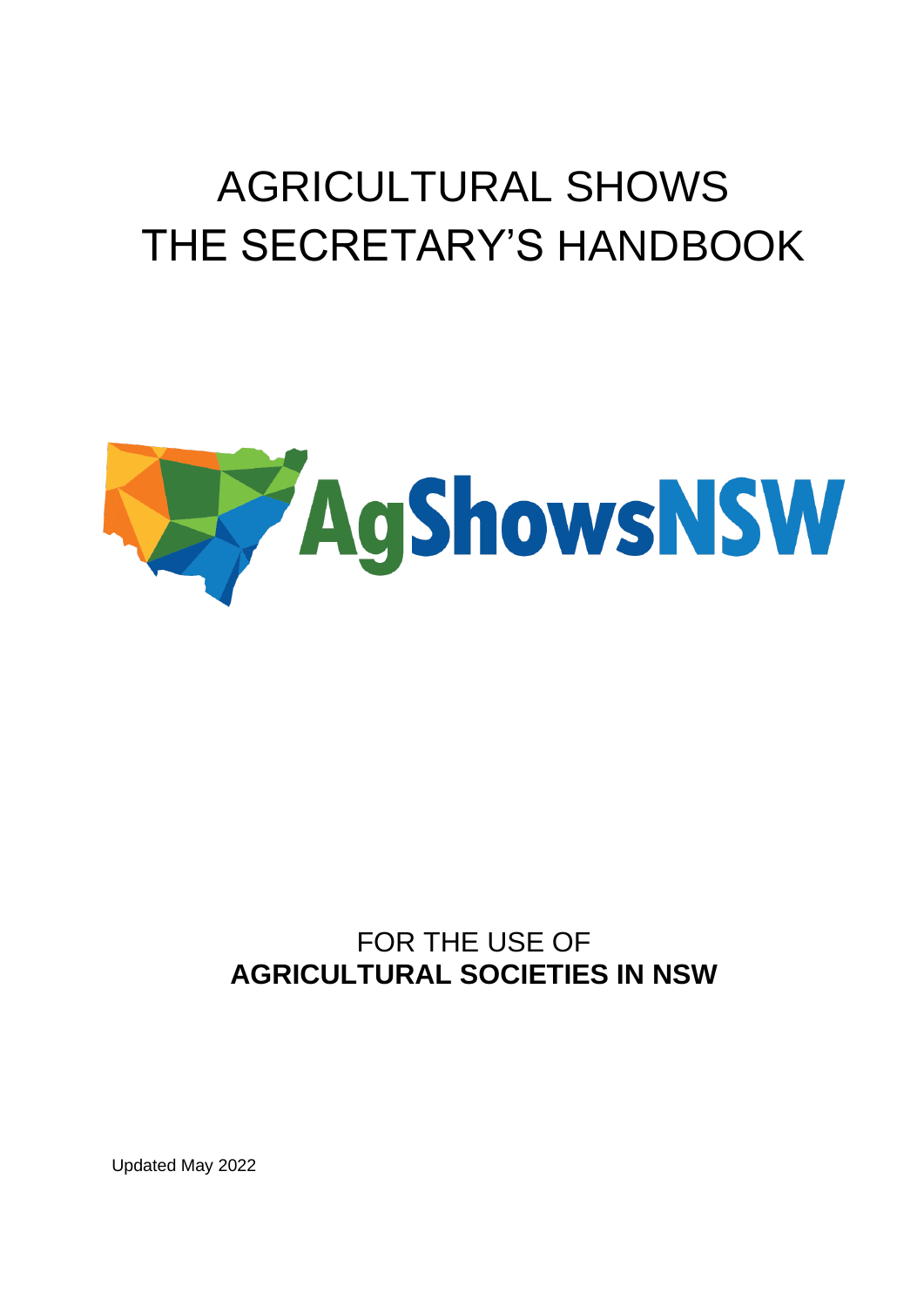### **ASC Contact Details**

Email: [headoffice@agshowsnsw.org](mailto:asc.admin@ascofnsw.org.au).au

Phone: 1800025387 (Toll Free) or 02 9879 6777

Fax: 02 9879 6043

Post: PO Box 1047, Hunters Hill NSW 2110

### **ASC Office Staff Contact Details**

#### CEO

#### • *Kim England*

(Financial, Legal and Rain Fund Enquires)

[kim.england@ascofnsw.org.au](mailto:kim.england@ascofnsw.org.au)

#### Member Services

#### • *Katie Stanley*

(Judging Competitions, Wheat, Fruit Cake, Woolen Garment Competitions, Website Maintenance, Biosecurity and General Enquiries)

[katie.stanley@ascofnsw.org.au](mailto:katie.stanley@ascofnsw.org.au)

#### • *Jasmine Neoh*

(Insurance, Events, Grants, Marketing and General Enquiries)

[asc.admin@ascofnsw.org.au](mailto:alyson@ascofnsw.org.au)

#### • *Nicky Seeto*

(Executive Information, Young Woman Competition, Engraving, Wristbands and Awards Cards, NLIS, Statistical Information, Certificates and Plaques, Horse Results, Grants, Social Media and General Enquiries)

[nicky.seeto@ascofnsw.org.au](mailto:nicky.seeto@ascofnsw.org.au)

#### • *Sarah McGregor*

(Invoicing, Accounts Payable, Credit Card Payments, General Finance Enquires, Dates List Book and Journal)

[webenquiries@ascofnsw.org.au](mailto:webenquiries@ascofnsw.org.au)

sarah.mcgregor@ascofnsw.org.au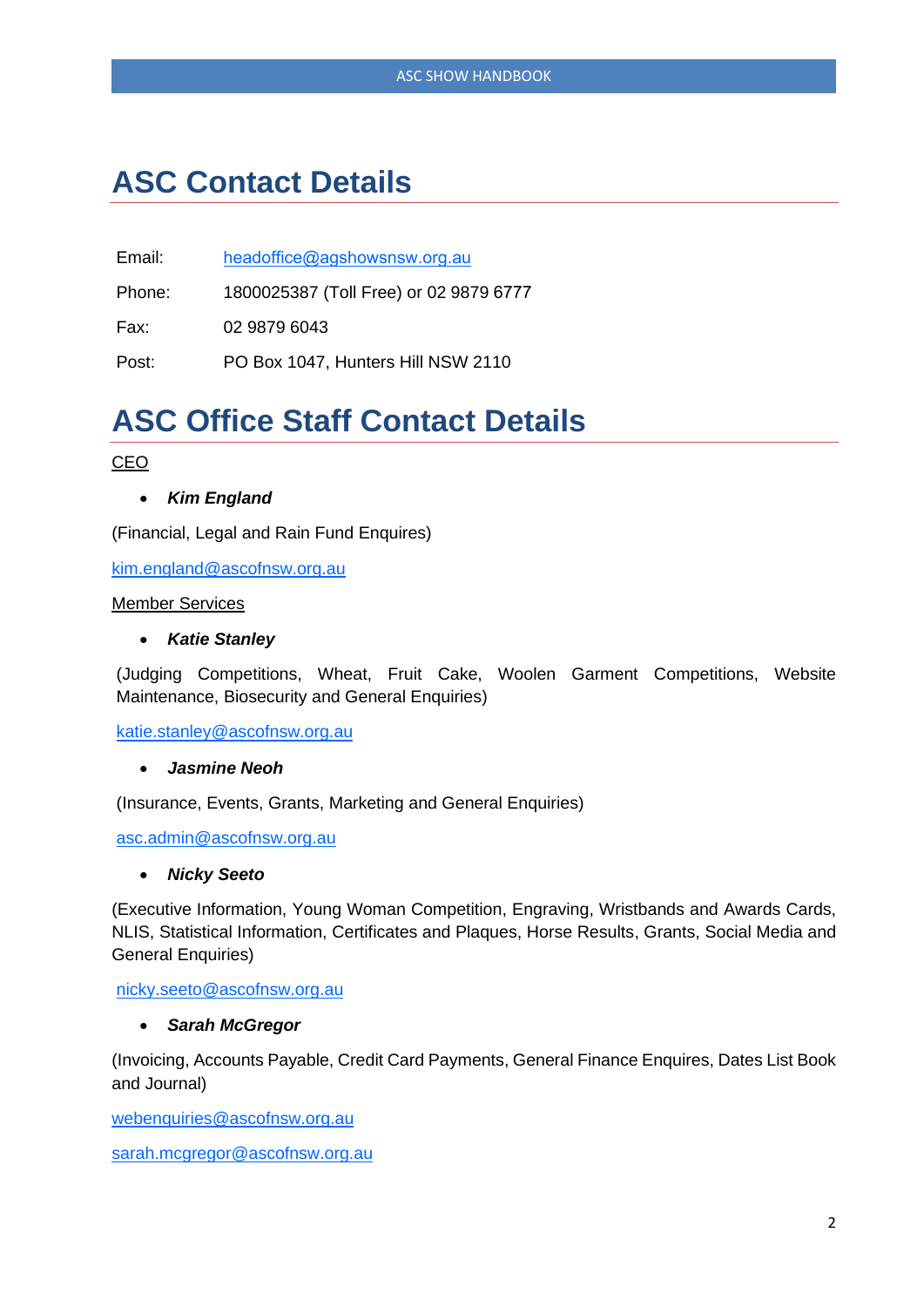## **TABLE OF CONTENTS**

| <b>Affiliated Societies</b>                               | 4         |
|-----------------------------------------------------------|-----------|
| For a Show Society to be a member of the ASC              | 5         |
| Who do you need on your Show Committee?                   | $5 - 7$   |
| <b>Glossary of Agricultural Shows Terminology</b>         | $8-9$     |
| <b>Shows Changing Dates</b>                               | 10        |
| Show Secretary Checklist of ASC requirements              | 11        |
| ASC Forms and Documents-What to do with them?             | 12        |
| <b>ASC Products</b>                                       | 13        |
| <b>ASC Services</b>                                       | 14        |
| <b>Show Timeline</b>                                      | $15 - 19$ |
| First Aid                                                 | 20        |
| <b>Risk Management</b>                                    | 21        |
| Service of Liquor                                         | 21        |
| <b>Conditional Registration</b>                           | 21        |
| <b>Competition Guidelines</b>                             | $21 - 22$ |
| <b>Insurance Summary for Shows</b>                        | 22-23     |
| <b>Biosecurity</b>                                        | 24        |
| <b>GST Overview</b>                                       | 25        |
| <b>Stamp Duty Exemption Reminder</b>                      | 27        |
| <b>Financial Reporting for Incorporated Associations</b>  | 27        |
| The Land Sydney Royal AgShows NSW Young Woman Competition | 28        |
| R.M. Williams RAS Rural Achiever Competition              | 28        |
| <b>ASC Judging Competitions</b>                           | 28        |
| Showmen's Guild of Australasia                            | 29        |
| The Companion Card                                        | 30        |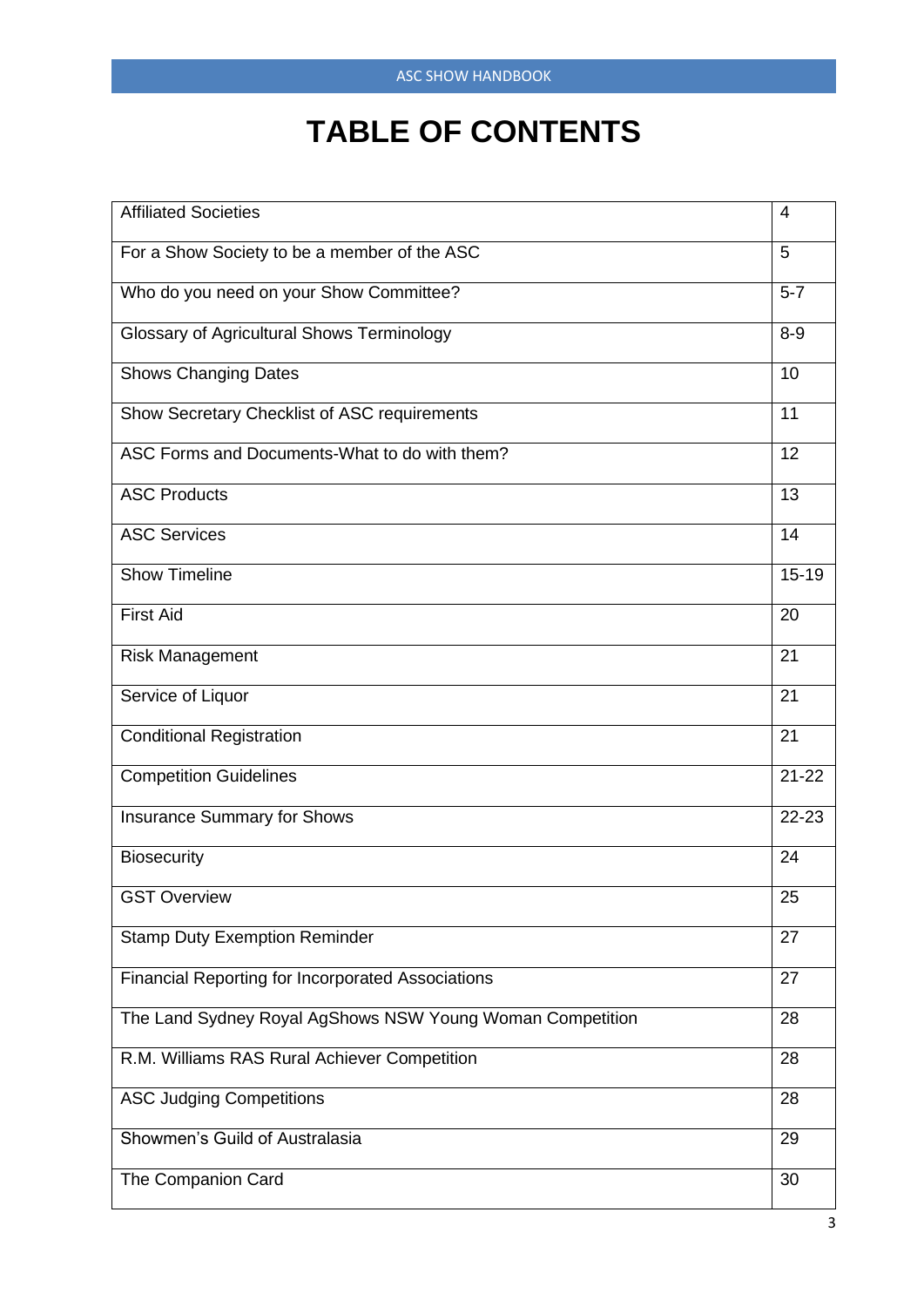### **Affiliated Societies**

#### **Group 1 - FAR NORTH COAST**

Alstonville, Bangalow, Bonalbo, Casino, Grafton, Kyogle, Lismore, Maclean, Mullumbimby,

Murwillumbah, Nimbin, Woodenbong

#### **Group 2 - MID NORTH COAST**

Bellingen, Camden Haven, Coffs Harbour, Comboyne, Gloucester, Kempsey, Macksville, Taree,

#### Wallamba, Wauchope, Wingham

#### **Group 3 - HUNTER RIVER**

Bulahdelah, Cessnock, Dungog, Gosford, Gresford, Maitland, Merriwa, Morisset, Muswellbrook,

#### Newcastle, Singleton, Stroud

#### **Group 4 – CUMBERLAND**

Blacktown, Castle Hill, French's Forest, Hawkesbury, Luddenham, Menangle Park, Minto, Penrith, St Ives **Group 5 - SOUTH COAST & TABLELANDS**

Albion Park, Berry, Bowral, Camden, Dapto, Kangaroo Valley, Kiama, Milton, Moss Vale, Nowra, Picton, Robertson

#### **Group 6 - FAR SOUTH COAST & SNOWY MANARO**

Bega, Bemboka, Bombala, Candelo, Cobargo, Cooma, Dalgety, Delegate, Eurobodalla, Nimmitabel, Pambula

#### **Group 7 - SOUTHERN HIGHLANDS**

Adelong, Batlow, Boorowa, Braidwood, Bungendore, Canberra, Crookwell, Goulburn, Gundagai, Gunning, Jerrawa, Queanbeyan, Tarago, Taralga, Tumbarumba, Tumut, Yass

#### **Group 8 – RIVERINA**

Albury, Corowa, Culcairn, Ganmain, Henty, Holbrook, Illabo, Junee, Lockhart, The Rock, Wagga Wagga, **Walbundrie** 

#### **Group 9 - SOUTH WESTERN**

Ardlethan, Ariah Park, Barellan, Barham, Berrigan, Bribbaree, Cootamundra, Deniliquin, Finley, Griffith, Hay, Hillston, Lake Cargelligo, Leeton, Narrandera, Temora, Ungarie, Wakool, Weethalle, Wentworth, West Wyalong

#### **Group 10 - CENTRAL WESTERN**

Bedgerabong, Condobolin, Cowra, Eugowra, Forbes, Grenfell, Koorawatha, Morongla, Murrumbarrah, Narromine, Parkes, Peak Hill, Trundle, Tullamore, Woodstock, Young

#### **Group 11 – WESTERN**

Bathurst, Blayney, Bourke, Canowindra, Carcoar, Cobar, Coonamble, Cudal, Cumnock, Dubbo, Gilgandra, Gulargambone, Manildra, Molong, Neville, Nyngan, Orange, Sofala, Tooraweenah, Trunkey Creek, Warren, Wellington, Yeoval

#### **Group 12 – CASTLEREAGH**

Baradine, Binnaway, Coonabarabran, Dunedoo, Gulgong, Lithgow, Mendooran, Mudgee, Oberon, Rydal, Rylstone-Kandos

#### **Group 13 - CENTRAL NORTHERN**

Armidale, Ashford, Barraba, Bundarra, Dorrigo, Glen Innes, Guyra, Inverell, Manilla, Quirindi, Tenterfield, Uralla, Walcha

#### **Group 14 - NORTHWEST**

Bingara, Brewarrina, Gunnedah, Moree, Mungindi, Narrabri, Tamworth, Walgett, Warialda, Wee Waa **Group 15 – NEXT GENERATION**

**Outside of a Group –** Norfolk Island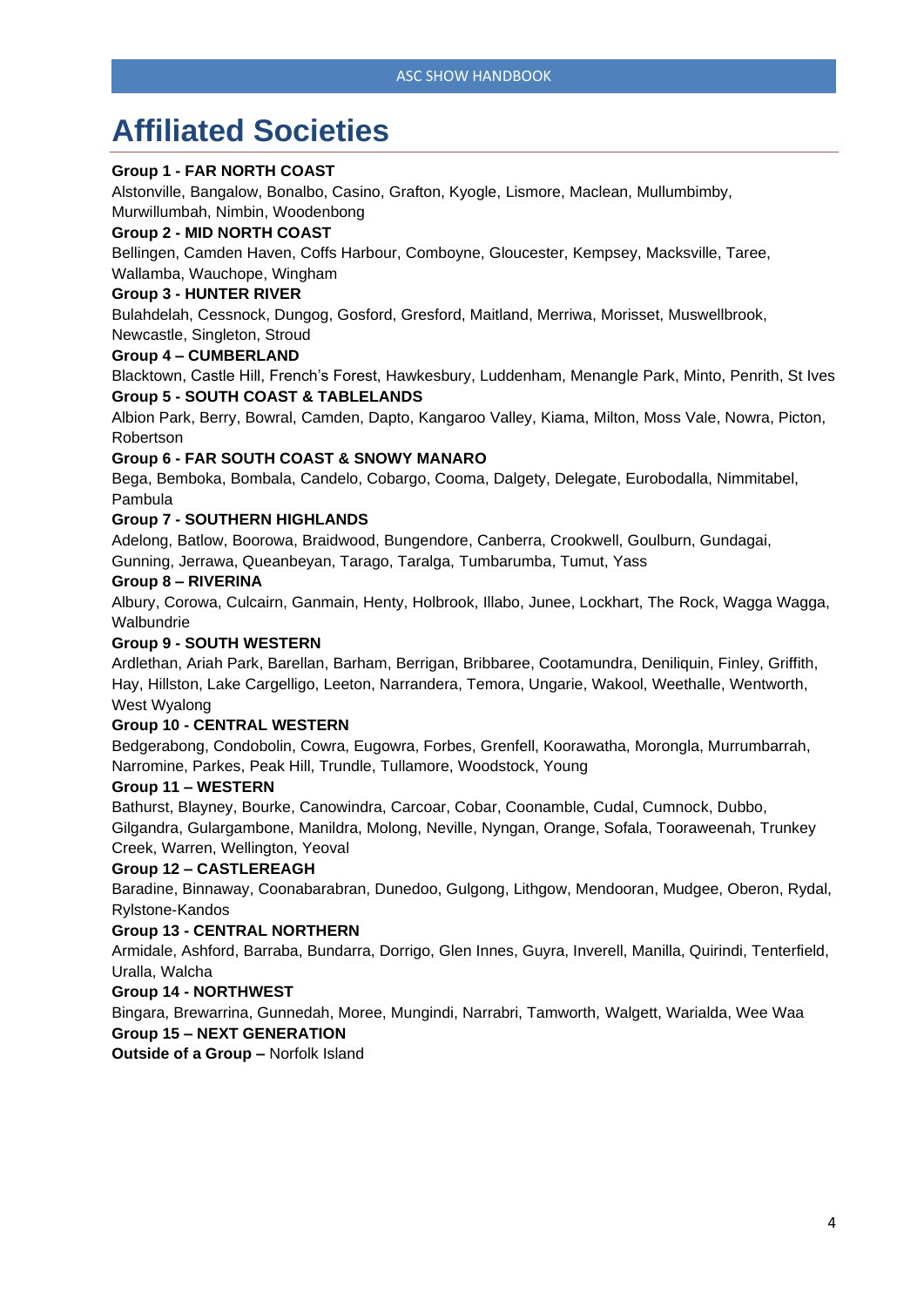### **For a Show Society to be a member of the ASC?**

It must have as one of its principal purposes the conducting of an annual Agricultural Show, and, at that Show, at least five (5) different types of sections shall be exhibited for competition, one of which shall be a horse section, and there will be a pavilion in which Arts and Crafts and similar competitions will be conducted.

The other condition of being an Agricultural Show is it must be run by an organisation that the public may be a member of.

### **Who do you need on your Show Committee?**

Agricultural Shows are run by virtue of the commitment of volunteers.

The size and complexity of the Show plays a large part in determining how many people are on a Show Committee. Nevertheless, the ASC recommends that each Show, as a minimum, elects a Show President, Show Treasurer and Show Secretary. Best practice would suggest that these roles should be held by different individuals and no one person takes on two roles. However, some shows may not be able to source enough volunteers. Therefore, in some cases, the Secretary may also be Treasurer.

Each Show has its own individual requirements, so the following role descriptions are guidelines only.

#### **PRESIDENT**

The President's role is to provide leadership and overall responsibility for the organisation and the Committee.

#### *The President would ideally be:*

- well informed on the Show's activities and be able to provide oversight
- able to develop good working relationships with internal and external stakeholders
- forward thinking and committed to meeting the overall goals of the Show
- have a good working knowledge of the duties of office bearers
- able to work collaboratively with Committee Members of all ages
- a good listener and attuned to the interests of Members and other interest groups
- a good role model and positive representative for the Show
- someone with good leadership skills
- knowledgeable in not-for-profit governance procedures

#### *Specific duties include but are not limited to:*

- chair Committee Meetings ensuring that they are run efficiently and effectively
- act as a signatory for the Show in all legal and financial matters
- regularly focus the Committee's attention on matters of Show governance that relate to its own structure, role, and relationship to any paid employees
- periodically consult with Committee Members on their role, to see how they are going and help them to optimize their contribution
- work with the Committee to ensure: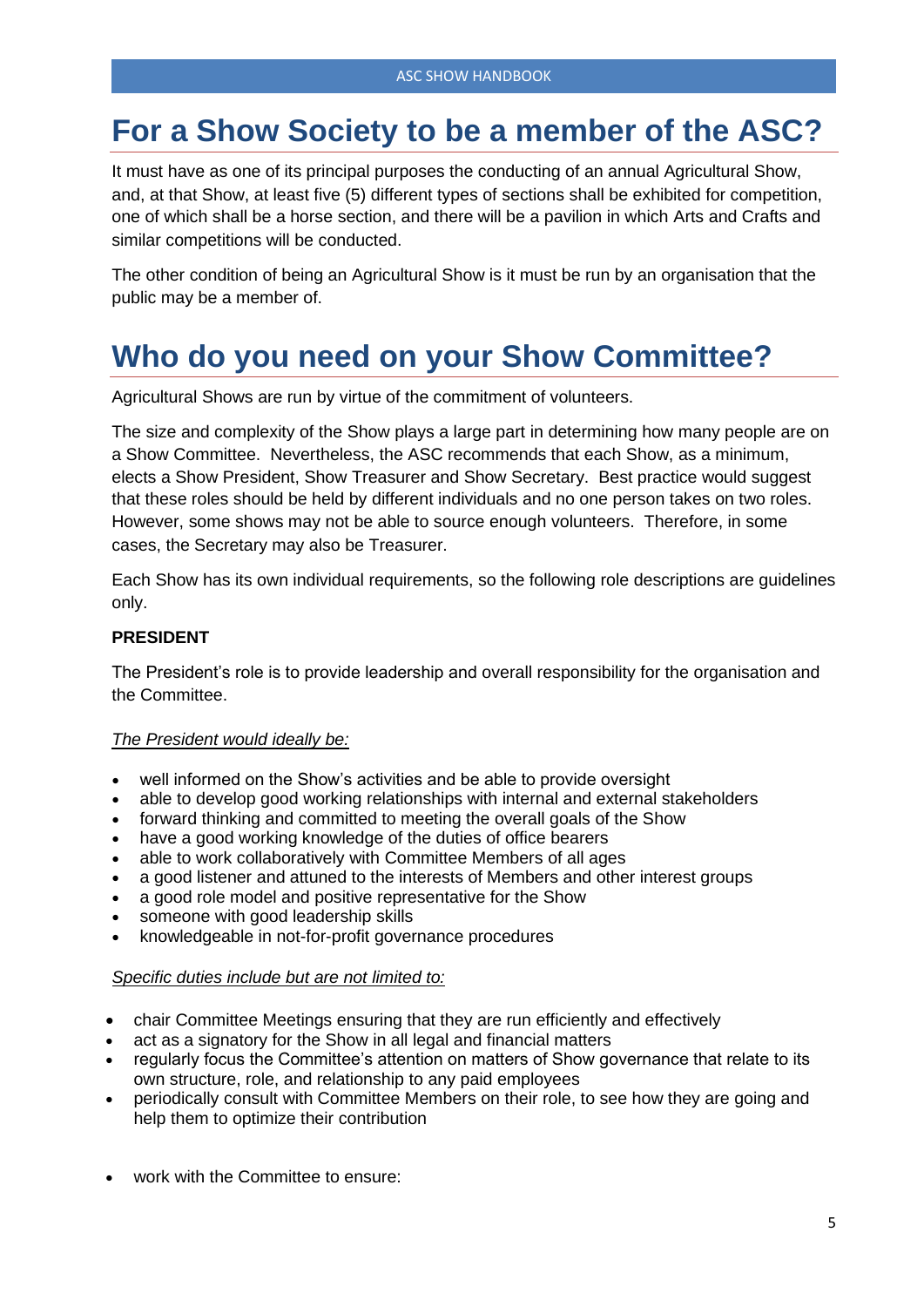- 1. the necessary skills are represented on the Committee and that a succession plan is in place to help find new Committee Members when required
- 2. goals and relevant strategic and business plans are developed to achieve the goals of the Show.
- serve as a spokesperson for the Show when required
- assist in the development of partnerships with sponsors and funding agencies, as well as organisations that are relevant to the goals of the Show.

#### **TREASURER**

The role of the Treasurer is to be responsible for the financial supervision of the Show to allow the Committee to provide good governance. The Treasurer is responsible for reporting regularly on the Show's financial status to Committee and Members.

#### *The Treasurer would ideally:*

- have good organisational skills
- have financial expertise
- can maintain accurate financial records
- have computer skills
- have good communication skills
- be honest and trustworthy
- have knowledge of not-for-profit governance

#### *Specific duties include but are not limited to:*

- provide advice to the Committee in their management of the Show finances
- administer all financial affairs of the Show
- lead the annual budget process and ensure an appropriate annual budget is provided to the Committee for approval
- monitor income and expenditure against the budget to ensure sound financial management
- ensure development and Committee review of financial policies and procedures
- support any required auditing processes
- receipt of all incoming monies
- bank all monies received
- pay all accounts
- maintain accurate records of all income and expenditure
- ensure that all receipts and payments concur with bank deposits and withdrawals
- regular financial reports presented at each committee meeting
- arrange and despatch invoices for periodical payment
- issue yearly or  $\frac{1}{2}$  yearly membership fees
- keep accurate record of all membership payments
- be a signatory on the Show account
- provide Profit and Loss for each section of the Show
- help write a treasurers handbook/list of what each job entails to be able to hand to new members in this role.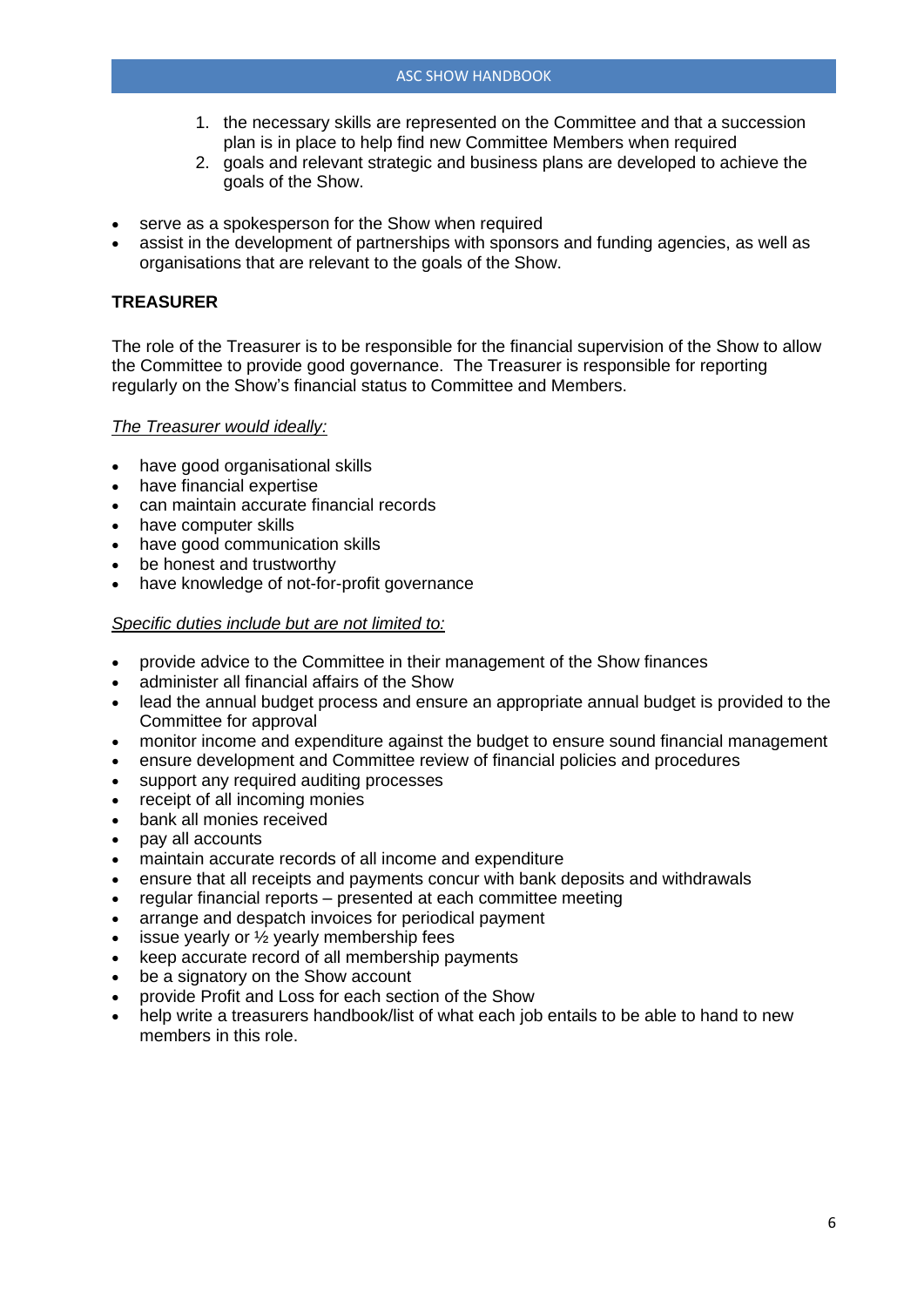#### **SECRETARY**

#### *The Secretary would ideally be:*

- organised with some office skills
- computer literate with knowledge of word processing, spreadsheets, email, and website management
- a good communicator and able to delegate when necessary
- diplomatic
- able to manage confidential information

If a full paid position, the Secretary can be a Show Member but not a voting member.

#### *Specific duties include but are not limited to:*

- maintain records of the Committee and ensure effective management of Show's records
- write Minutes of Committee Meetings, and distribute to members shortly after each meeting
- development of the agenda in consultation with other Committee Members and distribution prior to the meeting
- ensure effective communication with Show Secretary's within your Group and neighbouring Groups when Show Dates are being considered/moved to avoid clashing with Shows in proximity
- ensure that accurate and sufficient documentation exists to meet legal requirements
- enable and authorise people to help with the Committee's business
- ensure that the records of the Show are maintained as required by law and made available when required by authorised persons. These records may include founding documents, lists of Committee Members, Committee Meeting Minutes, financial reports, and other official records
- ensure that official records are maintained of Members of the Show and Committee. He/she ensures that these records are available when required for reports, elections, referenda, other votes, etc.
- ensure that proper notification is given of Committee Meetings
- manage the general correspondence of the Committee except for such correspondence assigned to others
- help and lead the Committee in providing systematic communication from the Committee to Show Members and other relevant stakeholders
- may also be the nominated person to receive and file relevant Police Check records or Working with Children documentation
- may also be the Public Officer.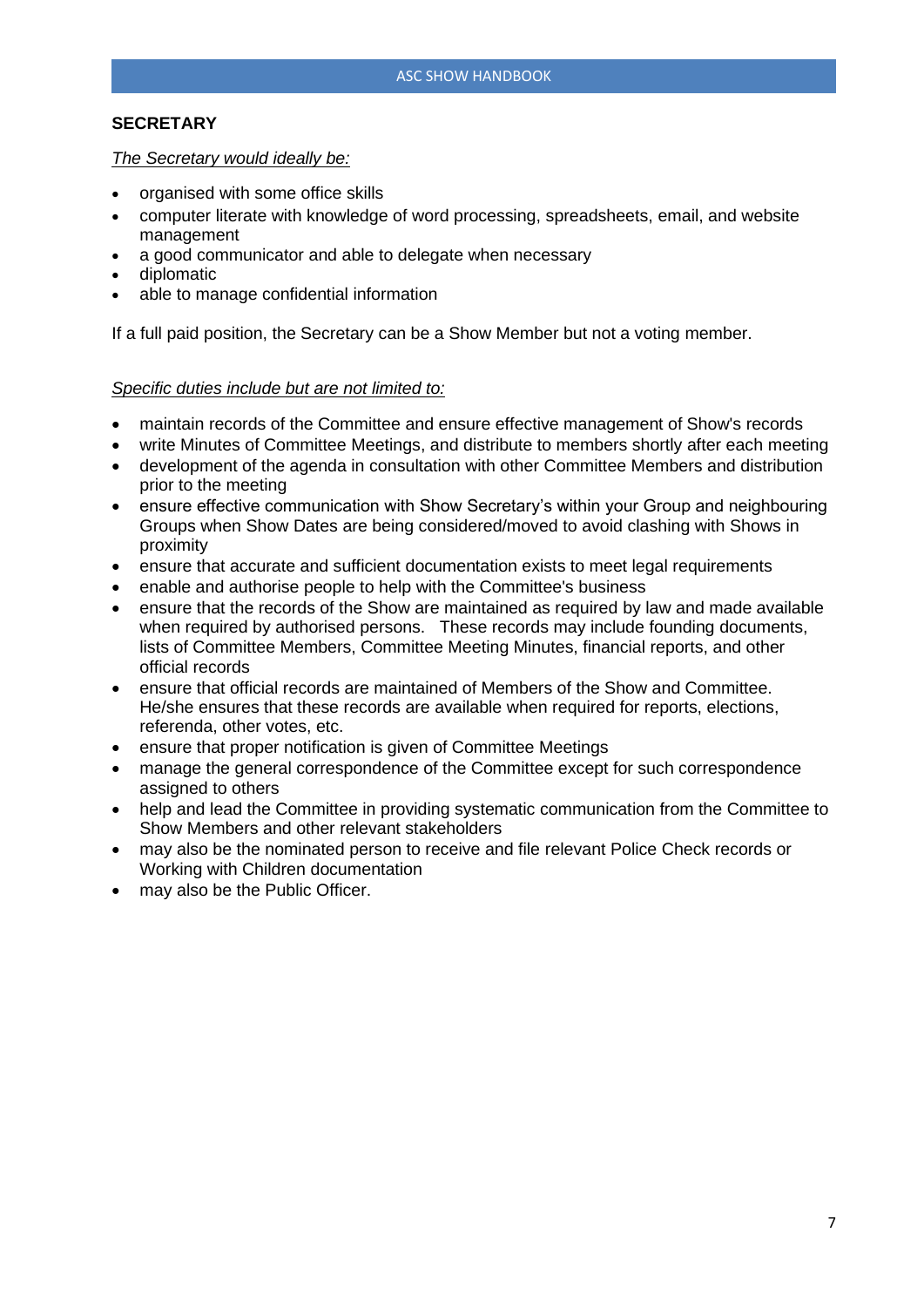### **Glossary of Agricultural Shows Terminology**

**Allocated Area** means an area allocated to an Exhibit by the show society.

**Applicant** means the Person in whose name an Application for Entry is lodged with the show society, whether or not the Application for Entry was signed by that Person and includes the representatives and agents of an Applicant.

**Application for Entry** means the form of application for entry of an Exhibit at the Show and includes entry forms.

**Attendant** means the Person in charge of and any handler of an Exhibit in the Showground and may include an Exhibitor.

**Award** means an item awarded by the show society in recognition of achieving a certain standard in a Competition and includes a certificate, prize, cash prize, trophy, medal, ribbon, and rosette.

**Book** includes a Stud Book, a Herd Book, or a Flock Book.

**Chief Steward** means the Steward appointed by the show society to act as Chief Steward in respect of any Class and includes the Steward-in-Chief and any assistant Stewards-in- Chief of a section.

**Class** includes an Exhibition in respect of which an Award is scheduled. Committee means the committee responsible for the section, event, or activity in question. Competition means a contest between like Exhibits or Competitors.

**Commercial Space**- Space allocated for Commercial Exhibitors (excludes amusement operators) that attracts rent paid to the Show Society. Space can be allocated to Local and Community organisations free of charge (e.g. Police, Fire brigades, Scouts etc)

**Committee** means the group of people that run the show society

**Competitor** means a Person competing in a Class whether or not such Person is also the Exhibitor.

**Contractor** will generally:

- 1. be paid for hours worked, or for results achieved, or for a combination of both;
- 2. provide materials, tools, and equipment necessary to complete the work
- 3. have their own public and product liability insurance certificate of currency;
- 4. be free to delegate work to other entities;
- 5. have substantial freedom in the way the work is done;
- 6. provide similar services to the general public, including other businesses;
- 7. be free to accept or refuse the work offered;
- 8. make a profit or loss;
- 9. incur significant costs of running a business; and
- 10. bear the entrepreneurial risks associated with running a business.

Examples of a contractor may include an amusement operator, food van and market stalls.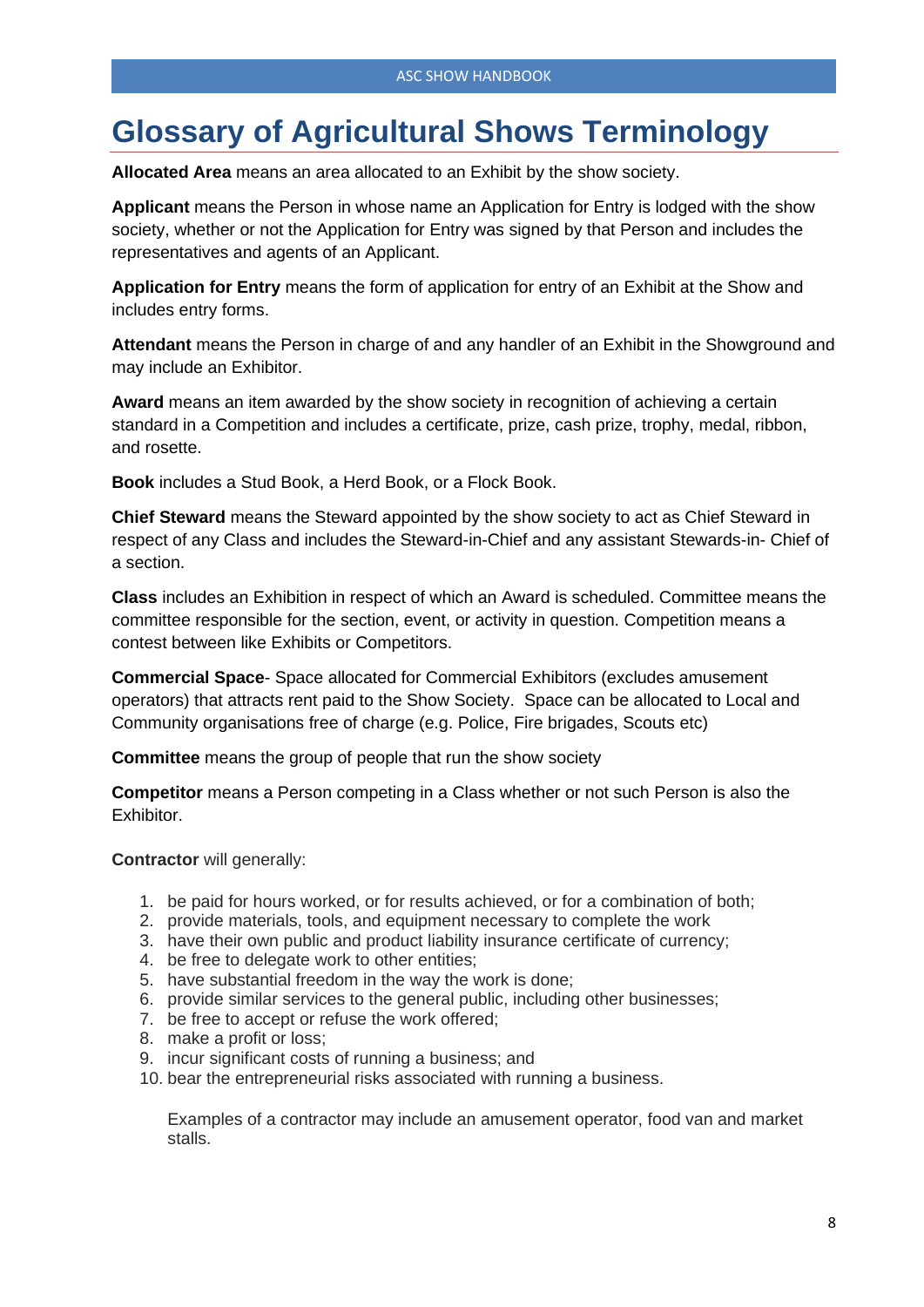**Day of Exhibition** means the day upon which an Exhibit competes before a Judge.

**Exhibit**, when used as a verb, includes a parade, contest, and display.

**Exhibition** includes a parade, contest, competition, and display.

**Exhibition Pass** means a pass issued by the show society to an Exhibitor enabling entry to the Showground.

**Exhibitor** means the Person on whose behalf an Application for Entry is lodged with and accepted by the show society and includes the representatives and agents of an Exhibitor.

**Groom-** Attendants that prepares livestock exhibits for judging.

**Group Class** means a Class where each Exhibit comprises two or more animals or items.

**Honorary Life Member**- A privilege bestowed on worthy recipients by the Society, in accordance with the constitution. Usually provides free entry to the show for life.

**Judge** means a Person appointed by the show society to adjudicate on a Class.

**Judging Competition** means a Competition where a prospective Judge is judged.

**Life Member**- By paying a fee as determined by the show society in accordance with their constitution the applicant becomes a member for life.

**Member-** A person who pays an annual fee to belong to the show society in accordance with their constitution, for benefits including entry to the annual Show. Can be in the form of Single, Family, Junior or any other category defined in the constitution.

**Non-Competitive Exhibit** means an Exhibit for Exhibition which is not eligible to receive any Award.

**Owner,** in relation to an Exhibit, means the Person:

(a) who is registered as the Owner of the animal in a Book; or

(b) in whom the Ownership of the Exhibit is beneficially vested to the exclusion of any equitable interest or contractual right on the Day of Entry. A stock mortgage is not of itself sufficient to have transferred any legal Ownership or to have created any equitable interest.

**Person** includes a natural person, firm, partnership, company, or corporation.

**Staff Member** includes all employees of the show society.

**Show** means the annual event.

**Single Class** means a Class where each Exhibit comprises only one item.

**Steward** means a Person appointed as such by the show society.

**Volunteer** – works for the show society without being paid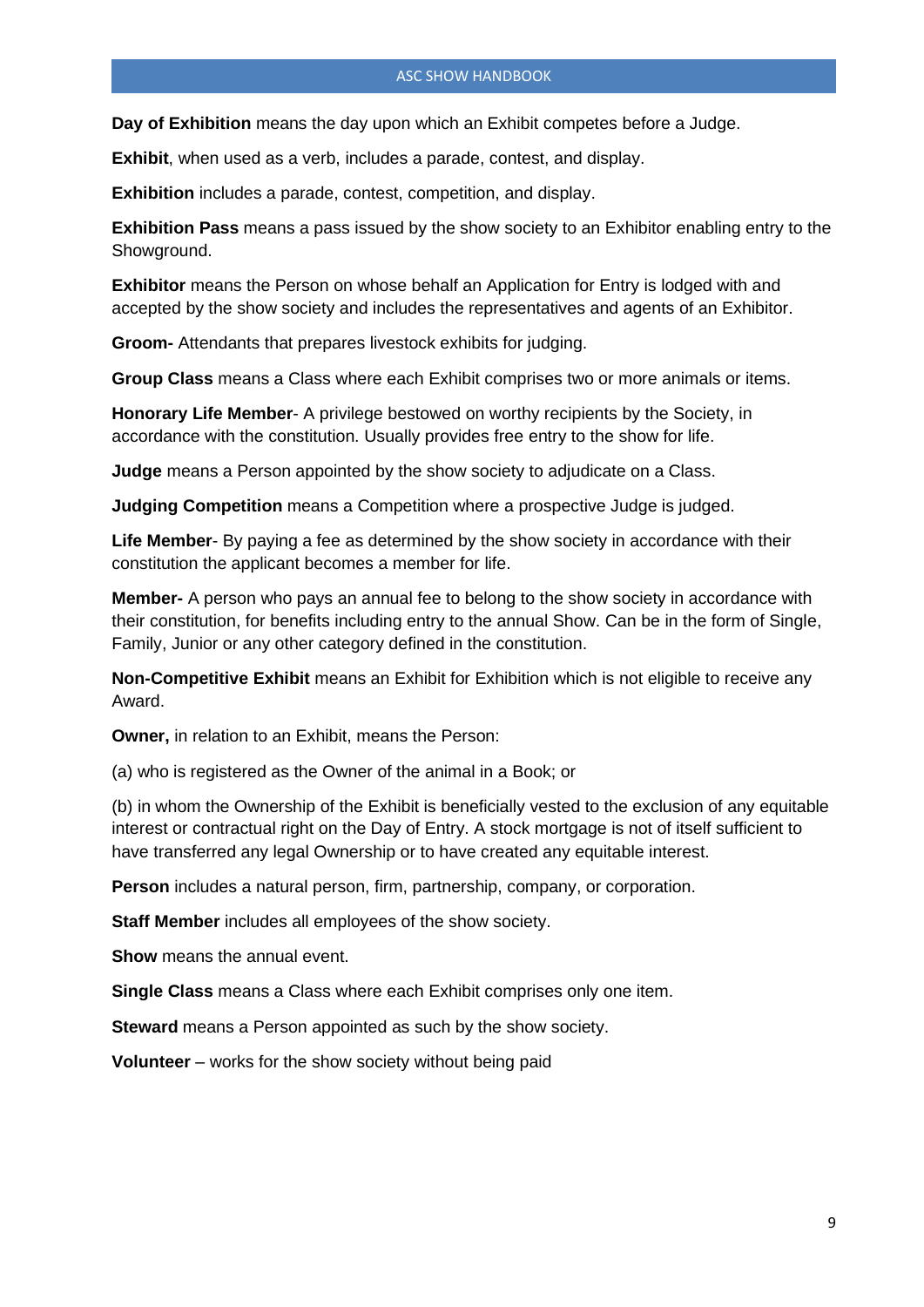### **Shows Changing Dates**

The following is advice to Show Societies wishing to change their Show date.

There are good reasons why a Show may wish to change their date, but also negative consequences that can arise as a result.

Therefore, we strongly urge any Shows considering a change to think about the following:

- The current sequence is in place for a reason. In some cases, the sequence has been in place for more than 100 years – because it works.
- The date
	- $\circ$  With over 190 Shows in NSW, it is unlikely that any new date chosen will be free of other events. A date clash can have significant impact on your attendance, your sponsorship, your competitors, and your financial situation.
	- o A change in date **should not** clash with other Shows in your Group or Shows in other Groups that are in close geographical proximity.
		- o Look at the dates of the other Shows in your Group
		- o Look at neighbouring Groups for Shows that are traditionally held around that time
		- o Look at other major events (Field Days, Music Festivals, Community events)
		- o Look at the date in relation to Shows in other States, particularly Shows close to borders
		- $\circ$  Look into the availability of the ground
- Weather. Is your Show traditionally dry, and you are moving to a wet season or a very hot or windy time of year? Will you need to take out rain protection, incurring an extra cost?
- If the Show moves out of the 'circuit', you risk losing Showmen's Guild support.

Therefore, all Shows should adhere to the following procedure when considering making a change to their dates:

- 1. A minimum of two (2) years notice must be given on any date change (unless there is unanimous agreement from the Group and the Showmen's Guild).
- 2. To change dates, Shows *must have* the approval of their Group. Date changes should be raised and voted on in Group meetings.
- 3. Every effort should be made to work with the Showmen's Guild. Date changes should be discussed with the Showmen's Guild Delegate, whilst they are working at your Show, to make sure they can and will still support the Show on the proposed new Show date.
- 4. If the Show date change is essential, but the Showmen's Guild advise the Show that they cannot support them on those dates, then the Show Society may need to seek out the services of local ride operators.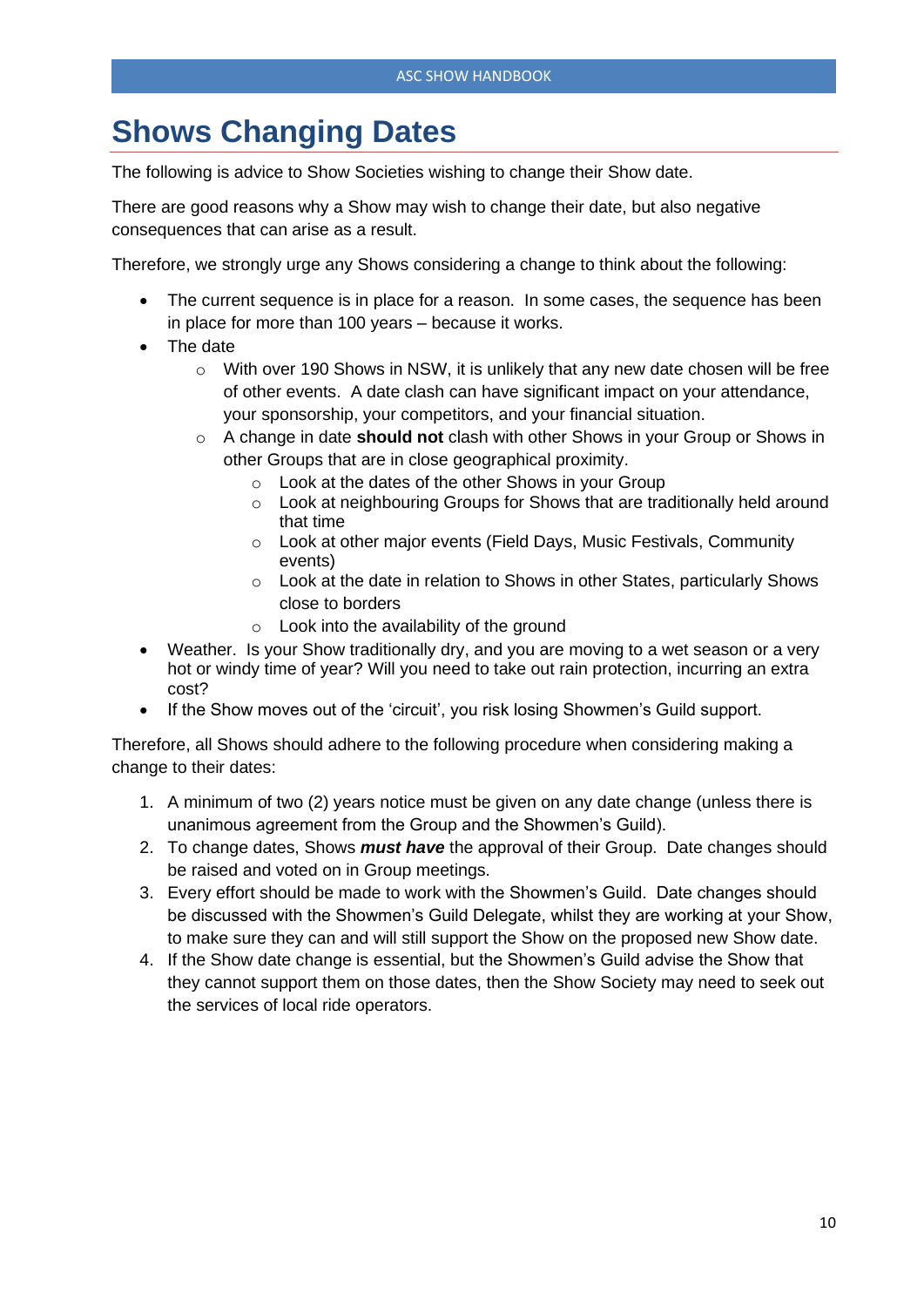### **Show Secretary Checklist of ASC Requirements**

• Notify the ASC immediately if there is a change of Secretary, President or Treasurer.

Executive Information Forms *click here* or visit https://www.agshowsnsw.org.au/resources/asc-forms2

- Pay insurance premiums and advise ASC of any alterations or additional cover required (e.g., new events such as Wife Carrying Competition). For more information see ASC website <https://www.agshowsnsw.org.au/>
- During the week following the Show:
	- o Complete and return the **Statistical Information Form** https://www.agshowsnsw.org.au/files/Show%20Executives%20Page/2021\_Form s/2.\_FILLABLE\_2021\_Statistical\_Information\_Form.pdf
	- o Advise ASC immediately of any incidents that may lead to an insurance claim. **Incident Report Forms** (note you need to login to the website for this form) <https://www.agshowsnsw.org.au/members/insurance-documents>

c) Return all **Open Horse Results** - on the appropriate form. <https://www.agshowsnsw.org.au/downloads/horse-forms>

d) Complete the **NLIS** spreadsheet for all cattle, sheep, goats and pigs exhibited at your Show and return it to the ASC within two (2) days of the Show or scan all cattle devices and upload this information on the NLIS database.

<https://www.agshowsnsw.org.au/downloads/animal-health-bio-security>

- Keep on file:
	- a) The Secretary's Handbook (keep updated)

b) All ASC Newsletters and Hot Topics, making sure relevant subjects are communicated to Members.

<https://www.agshowsnsw.org.au/members/asc-newsletters-updates>

If your Society is incorporated, request your Certificate of Currency from the ASC when your insurance is paid, and in time to send in your Annual Return (A12–T1 or T2) to the Department of Fair Trading.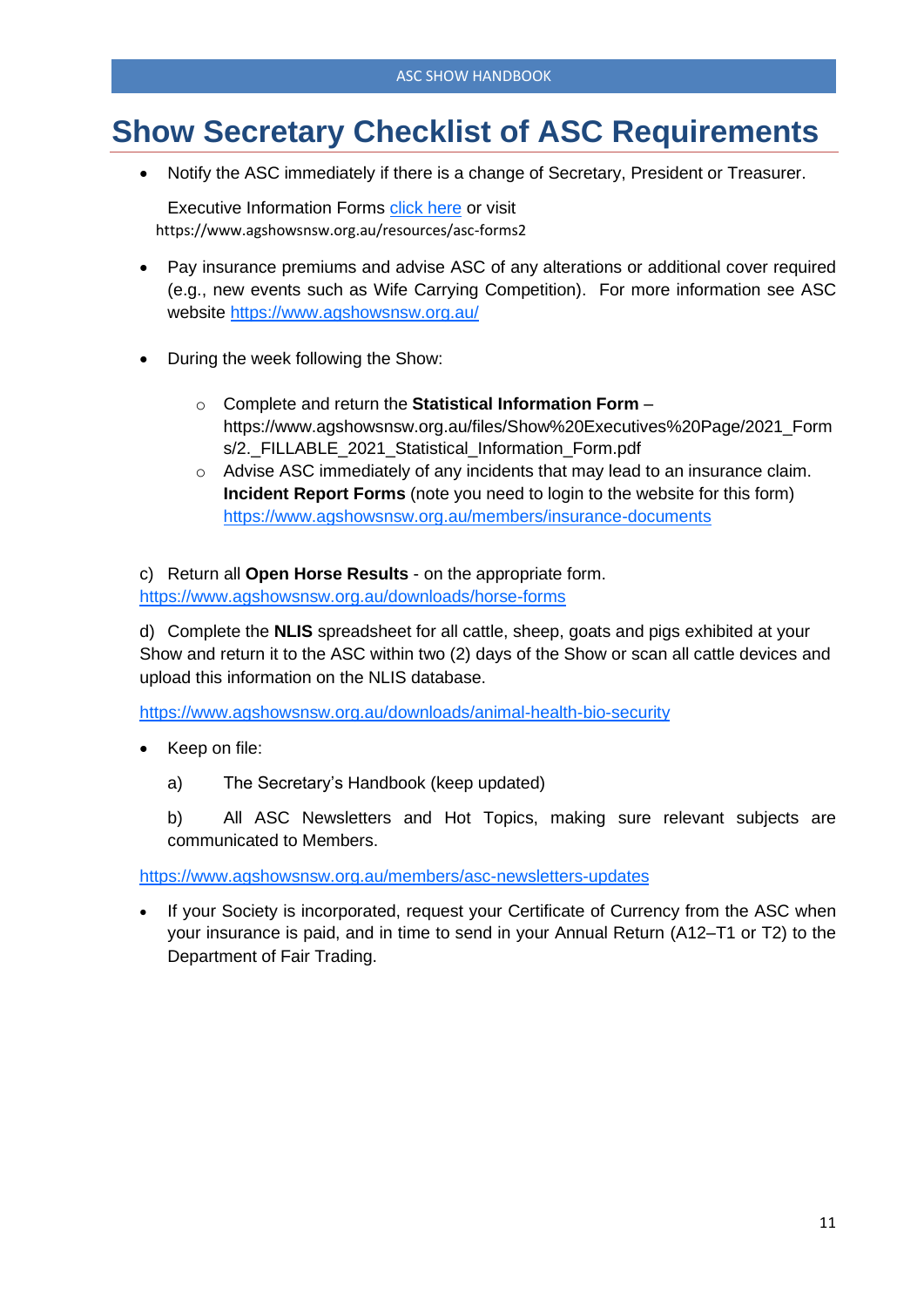### **ASC Forms and Documents–What to do with them?**

| Invoices                        | Please pay to ASC.                                                                                                                                                                                                                                                                                                                                                                                                       |  |
|---------------------------------|--------------------------------------------------------------------------------------------------------------------------------------------------------------------------------------------------------------------------------------------------------------------------------------------------------------------------------------------------------------------------------------------------------------------------|--|
| <b>Executive Information</b>    | Complete and return to ASC immediately after AGM or when<br>a change of positions occurs.                                                                                                                                                                                                                                                                                                                                |  |
| Membership                      | Pay amount shown and keep invoice for your records. For<br>ASC and Group memberships.                                                                                                                                                                                                                                                                                                                                    |  |
| Insurance                       | Keep for your records - pay accompanying invoice to the<br>ASC.                                                                                                                                                                                                                                                                                                                                                          |  |
| <b>Insurance Declaration</b>    | Complete and return to ASC by due date.                                                                                                                                                                                                                                                                                                                                                                                  |  |
| <b>Insurance Updates</b>        | Sent every 6-12 months. Read and file for future reference.                                                                                                                                                                                                                                                                                                                                                              |  |
| <b>Trade Space Receipt</b>      | Photocopy and give one to each Trade Space holder when<br>they make payment.                                                                                                                                                                                                                                                                                                                                             |  |
| Young Woman Zone Final          | Complete and return to ASC before the May/June ASC                                                                                                                                                                                                                                                                                                                                                                       |  |
| Application                     | meeting if your Show Society would like to host a Zone Final.                                                                                                                                                                                                                                                                                                                                                            |  |
| Young Woman Forms & photo       | Complete and return to the ASC Young Woman/Showgirl<br>Coordinator following your local Competition. Form B and a<br>photo of your Young Woman also needs to be sent to your<br>Young Woman Zone Final Coordinator.                                                                                                                                                                                                      |  |
| <b>Statistical Information</b>  | Complete and return to ASC after your Show.                                                                                                                                                                                                                                                                                                                                                                              |  |
| <b>Horse Results</b>            | Return to all open Horse events to the ASC. These are<br>forwarded onto the RAS. The RAS performance guidelines<br>require Hacks and Showhunters a minimum of six (6) open<br>wins during the official performance period. This requires at<br>least five (5) open wins from Agricultural Shows, and no<br>more than one (1) open win from a non-agricultural (Breed<br>or Hack) Show. While Breeds require 3 open wins. |  |
| <b>NLIS</b>                     | Complete and return to ASC within two days of your Show.                                                                                                                                                                                                                                                                                                                                                                 |  |
| Newsletters & Insurance Updates | Read and file for future reference.                                                                                                                                                                                                                                                                                                                                                                                      |  |
| Waivers                         | Please refer to the Activities List for waiver requirements.                                                                                                                                                                                                                                                                                                                                                             |  |
|                                 | https://agshowsnsw.org.au/resources/waivers                                                                                                                                                                                                                                                                                                                                                                              |  |
|                                 | There is a single waiver that covers all these activities.<br>You can either use the individual version of this waiver or a<br>bulk entrant version is also available.<br>https://www.agshowsnsw.org.au/resources/waivers                                                                                                                                                                                                |  |
|                                 | Please refer to the ASC website www.agshowsnsw.org.au<br>for sample forms.                                                                                                                                                                                                                                                                                                                                               |  |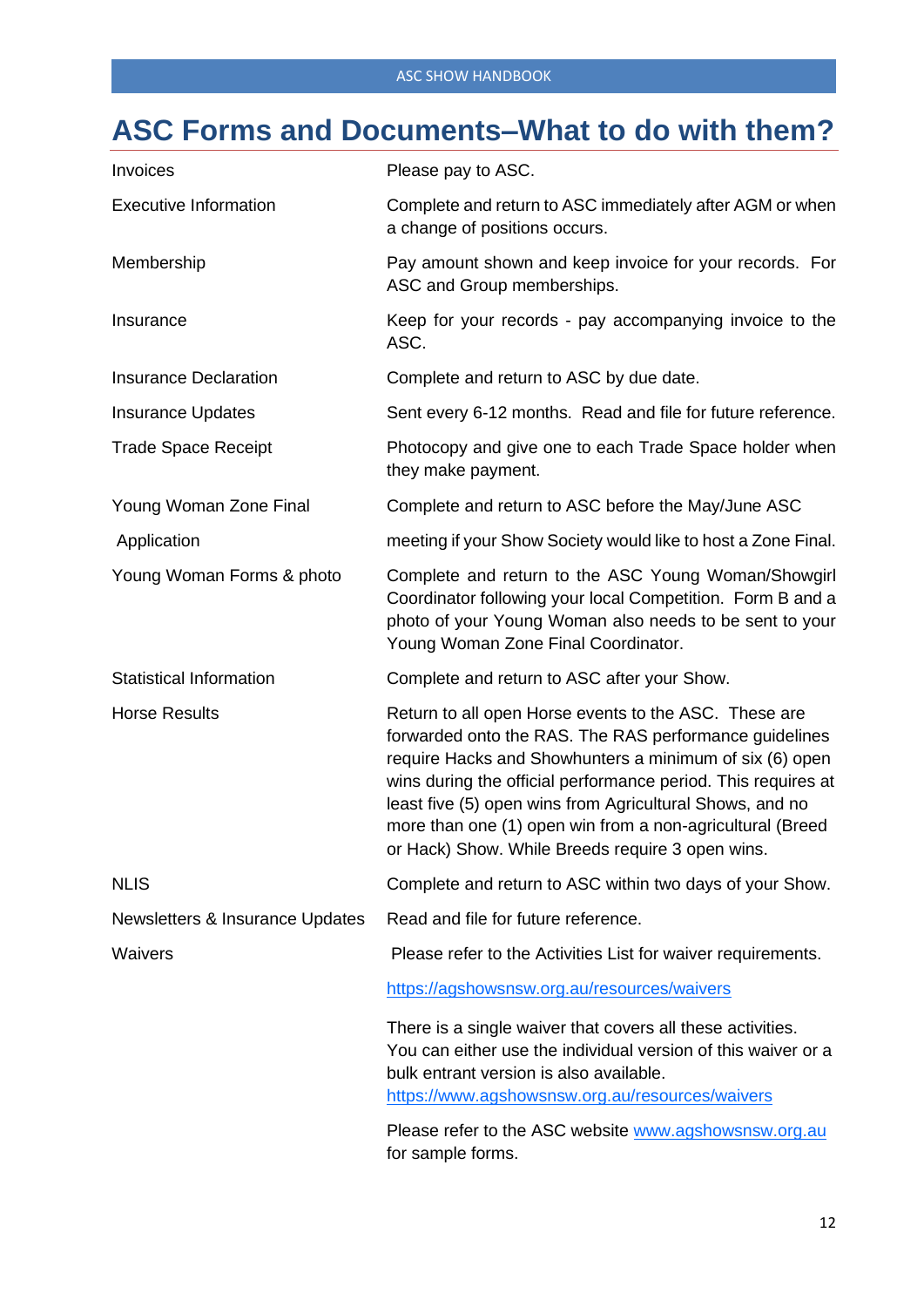### **ASC Products**

#### **YOUNG WOMAN ZONE FINAL RIBBONS AND CERTIFICATES OF PARTICIPATION FOR ZONE FINALISTS**

Will be sent to Zone Hosts by ASC Young Woman/Showgirl Coordinator.

#### **AWARD CARDS**

Stocks of award cards are held at the ASC office. Award cards are available for First (Blue), Second (Red), Third (Green), Champion (Orange), and blank (Purple).

Large cards (16 cm x 12 cm) are available at \$15.00 per hundred, and small cards (12 cm x 9 cm) are \$15.00 per hundred. These prices are exclusive of GST and postage.

#### **WRISTBANDS**

Available from the ASC office for a cost of \$132 per box of 1,000 plus GST and postage. There are two types of wristbands available.

- 1) Have the ASC logo printed on them. Available in gold, silver, or cranberry.
- 2) Have the ASC logo + signed waiver to compete printed on them. Assorted neon colours available (purple, blue, yellow, orange, green, pink).

For an order form go to **ASC Forms - Agshows NSW** - [Your Country Show Movement](https://www.agshowsnsw.org.au/resources/asc-forms2)

#### **LIFE MEMBERSHIP BADGES**

Life membership badges are available in silver- or gold-plated metal for \$12.00. There is an additional cost for engraving. This price is exclusive of GST and postage.

Honorary Bars are available in gold with blue enamel for \$6.00.

Patrons Badges are \$8.00.

For an order form go to ASC Forms - Agshows NSW - [Your Country Show Movement](https://www.agshowsnsw.org.au/resources/asc-forms2)

#### **PLAQUES**

Plaques for long serving members (50 years or more) or Secretary's serving 10, 15 or 25 years, can also be obtained from the ASC.

#### **ASC COOKBOOKS**

The ASC has released 4 cookbooks which can be purchased at cost price: The Country Show Cookbook—Award Winning Recipes from Country Shows; Home cooking; My Grandmother's Favourite Recipes— From the Country Shows and The Best of Country Show Cookbook. Contact the ASC Office.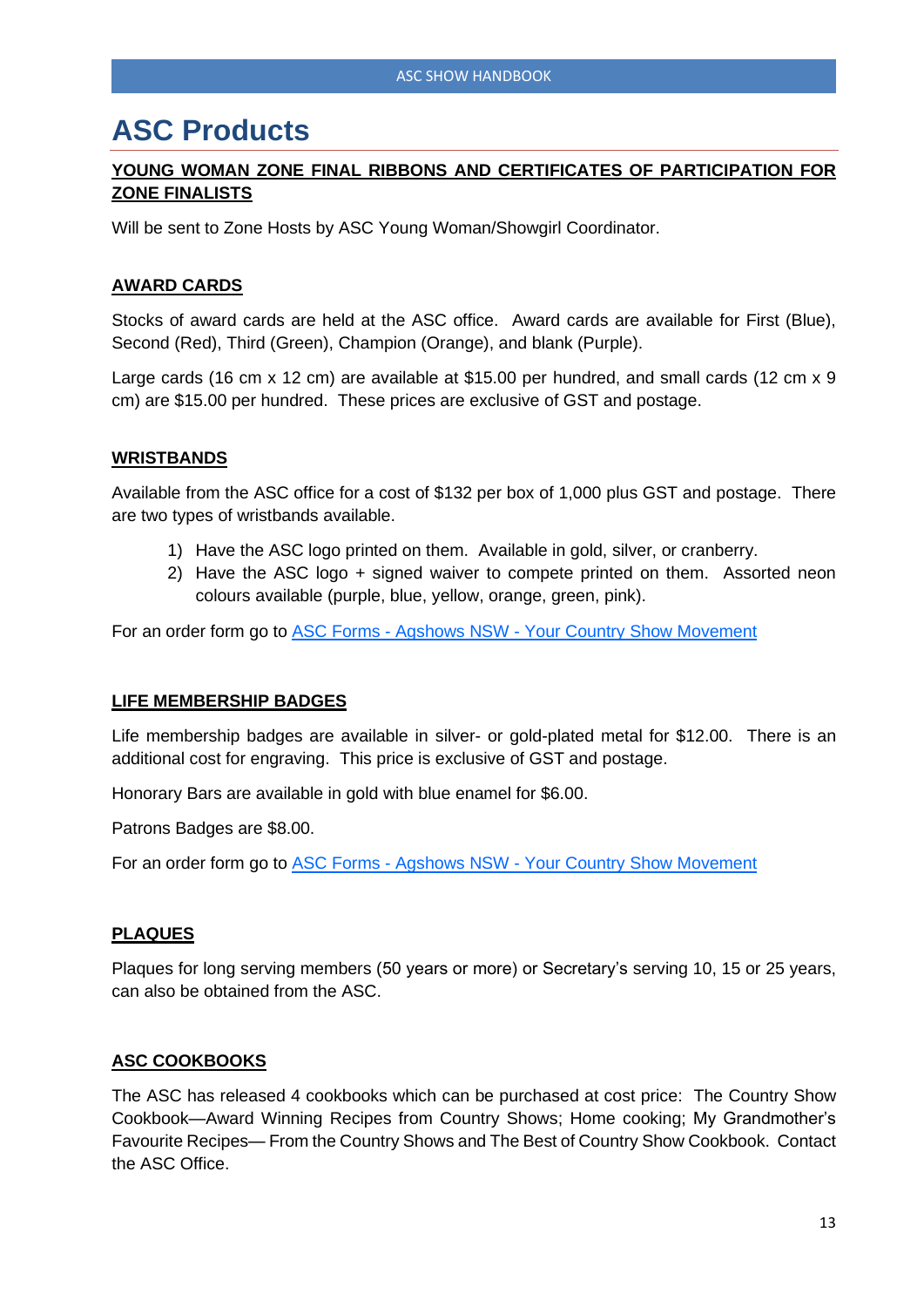### **ASC Services**

#### **AGRICULTURAL SHOWS JOURNAL**

The official Journal of the Agricultural Societies Council of NSW is printed and distributed before Easter each year.

The Journal covers the activities undertaken by the Council on behalf of all Societies, financial statements, details of the livestock judging competitions, the Land Sydney Royal Showgirl Competition, and informative articles on other aspects of the show world.

News items and photos from Societies are welcomed and encouraged for inclusion in the Journal. Of special value are details of Centenary Shows, both for the information of readers and to ensure that a historical record is kept in published form. If your Show would like to submit an article, please contact the ASC office.

#### **SHOWTIMES NEWSLETTER**

This is published four times a year, following ASC Board meetings. It contains a report of the meeting as well as important information from other sources.

**It is important that these newsletters are kept on file**, as it is often necessary to refer to them.

#### **SHOW DATE LIST BOOK**

The Show Date List Book is printed twice a year (July & Dec) and copies are sent to each show society President and two to each Secretary. The second one is to be passed on to the Treasurer. If change of show dates is required, then this request must go to a group meeting. See "Policy on shows changing dates"

https://www.agshowsnsw.org.au/files/Shows\_Changing\_Dates.pdf

The secretarial information and show dates are taken from details you send us, so it is in your own interests to make sure they are accurate and up to date. Group Secretaries should send dates to the ASC when they are confirmed each year.

#### **WEBSITE**

All NSW Show Societies have been allocated a page on the ASC website which they can use as their own. Shows are encouraged to load photos, programs, and stories onto their website. The ASC website is [www.agshowsnsw.org.au.](http://www.agshowsnsw.org.au/) If you are not sure how to access your page, please contact either Katie Stanley [katie.stanley@ascofnsw.org.au](mailto:katie.stanley@ascofnsw.org.au) or Nicky Seeto at the Office on 02 9879 6777.

#### **POLICIES**

*Currently the following recommended Policy and Guideline Documents are available on the website* https://www.agshowsnsw.org.au/resources/asc-forms2

- 1. Sample Show Constitution adapted for Show Societies
- 2. How to make changes to your Show Society Constitution
- 3. Sample Show Constitution adapted for Groups
- 4. Constitutional requirements for Australian Charities and Not for Profit
- 5. Policy on Shows changing dates
- 6. Show Society Committee Members' Code of Conduct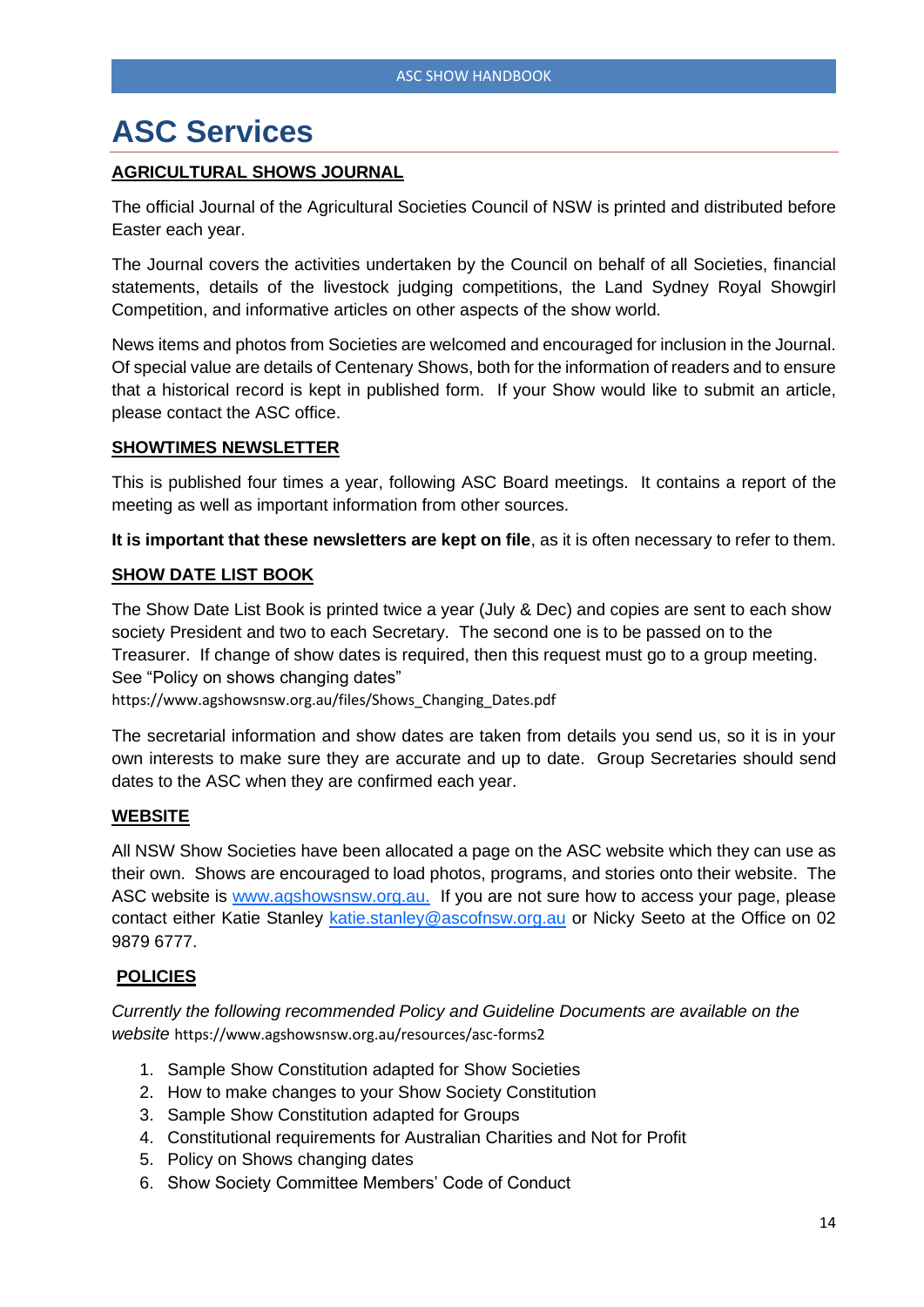### **Show Time Guide-Secretary's to complete or ensure these tasks have been completed**

#### **AGRICULTURAL SHOWS JOURNAL**

#### *10th MONTH PRIOR TO SHOW*

Contact all advertisers in previous schedule to confirm advertising for the next show schedule.

Contact previous sponsors to confirm sponsorship support for the next show.

Approach alternative businesses for additional sponsorship. All this information must be generated prior to the schedule going to print.

Organise sub-committee meetings to revise schedule and suggest judges and additional stewards.

AGM sets charges for admission, subscriptions, trade space, horse stalls etc.

#### *8-7 th MONTH PRIOR TO SHOW*

Judges for all sections must be nominated.

Judges for the cattle and sheep section are usually nominated by breed societies or head stewards. All Judges nominated must be written to. Judges in the local area can be invited to officiate.

It is courteous to ask their availability, travel, and accommodation requirements. If the following monthly meeting approves their charges, they are officially confirmed to judge and sent an invitation and form to fill in and sign.

Arrange ring entertainment, special attractions, fireworks etc.

Arrange ring program.

#### *6-5 th MONTH PRIOR TO SHOW*

Invite announcer, cattle inspectors, and stewards.

Send early advice letters to Council and Police.

Obtain a quotation for printing of schedule and tickets. Investigate using a ticketing system.

Draft schedules to Chief Stewards/Committee for checking. Work out how many schedules and tickets are required based on last year's figures.

#### *4 th MONTH PRIOR TO SHOW*

Finalise schedule and ring schedule and take to printer. Tickets (Gate, Membership, Complimentary etc.) and entry forms printed, along with any other printing requirements such as 'With Compliments' slips, posters and fliers. Request a proof copy of the schedule to check.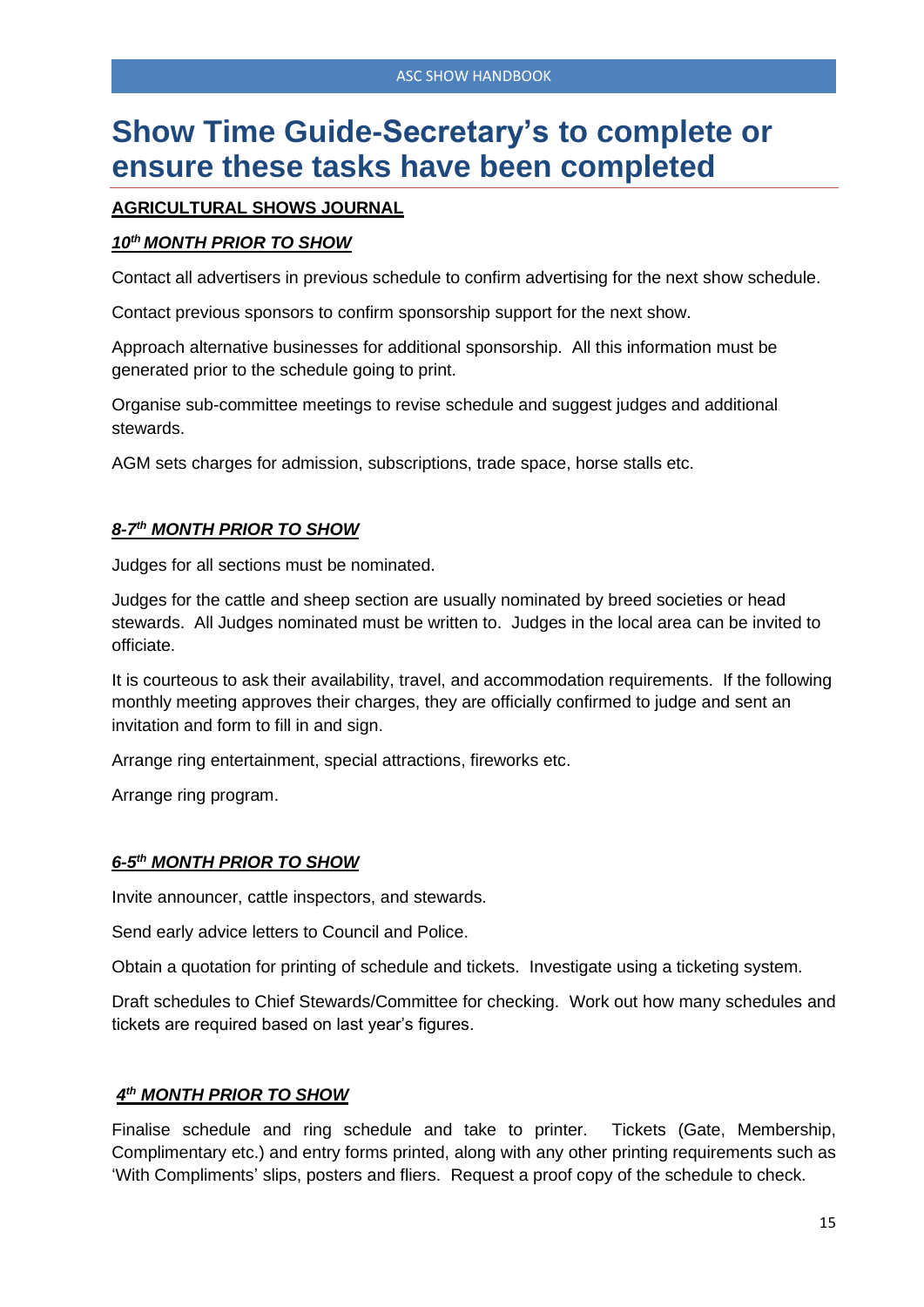Launch Showgirl Competition (if applicable). Approach regular sponsors early to be recognized in the schedule for prizes, invite judges and arrange a suitable venue.

Place ribbon order with ribbon supplier (contact details in ASC Date List booklet). Check and order stationery and prize cards. Prize cards are also available from the ASC.

Order wristbands. Can be purchased through the ASC office.

Check ribbons against order when they arrive and sort into sections.

Organise a Stewards workshop day. This is an ideal opportunity for all Stewards to meet each other and gain insights into how to be a Steward for any section.

#### *3 RD MONTH PRIOR TO SHOW*

Distribute schedules and entry forms to local outlets for example libraries, pet shops/produce stores, and mail to all previous year's exhibitors. Also mail to sponsors and donors.

Confirm judges. Send schedule, lapel badge and tickets, along with details of accommodation. Confirm booking with motel/s.

Send schedule and tickets to announcer and arrange accommodation.

Place schedule on show website, all sections. Place horse schedule on Emma's website. <http://www.emmaswebsite.com.au/esh/>

Arrange amplification for the Show.

Cleaners are asked to tender.

Notify local motels of approximate number of rooms required for Judges' accommodation. Book motel rooms as letters come back from judges or book a block number early.

Get the local press involved in the Showgirl competition to generate interest. Use social media if able.

Official opening should be finalized, and official guests invited.

Apply for liquor license through the local licensing sergeant (often the Police Station) no later than six (6) weeks prior to the Show. Send a copy of the license application to the council. Do online.

#### *2 ND MONTH PRIOR TO SHOW*

Purchase trophies. Perpetual trophies are polished and engraved if necessary.

Print/type up prize cards.

Arrange working bees to prepare the grounds. Can also be done before now.

Additional staff need to be engaged if required. Arrange for gate keepers, parking attendants, security, bar staff, marshals.

Forward exhibitor tickets, passes and maps etc. Post schedules and tickets to members, ASC representatives and other Show Societies in your group.

Close entries if applicable.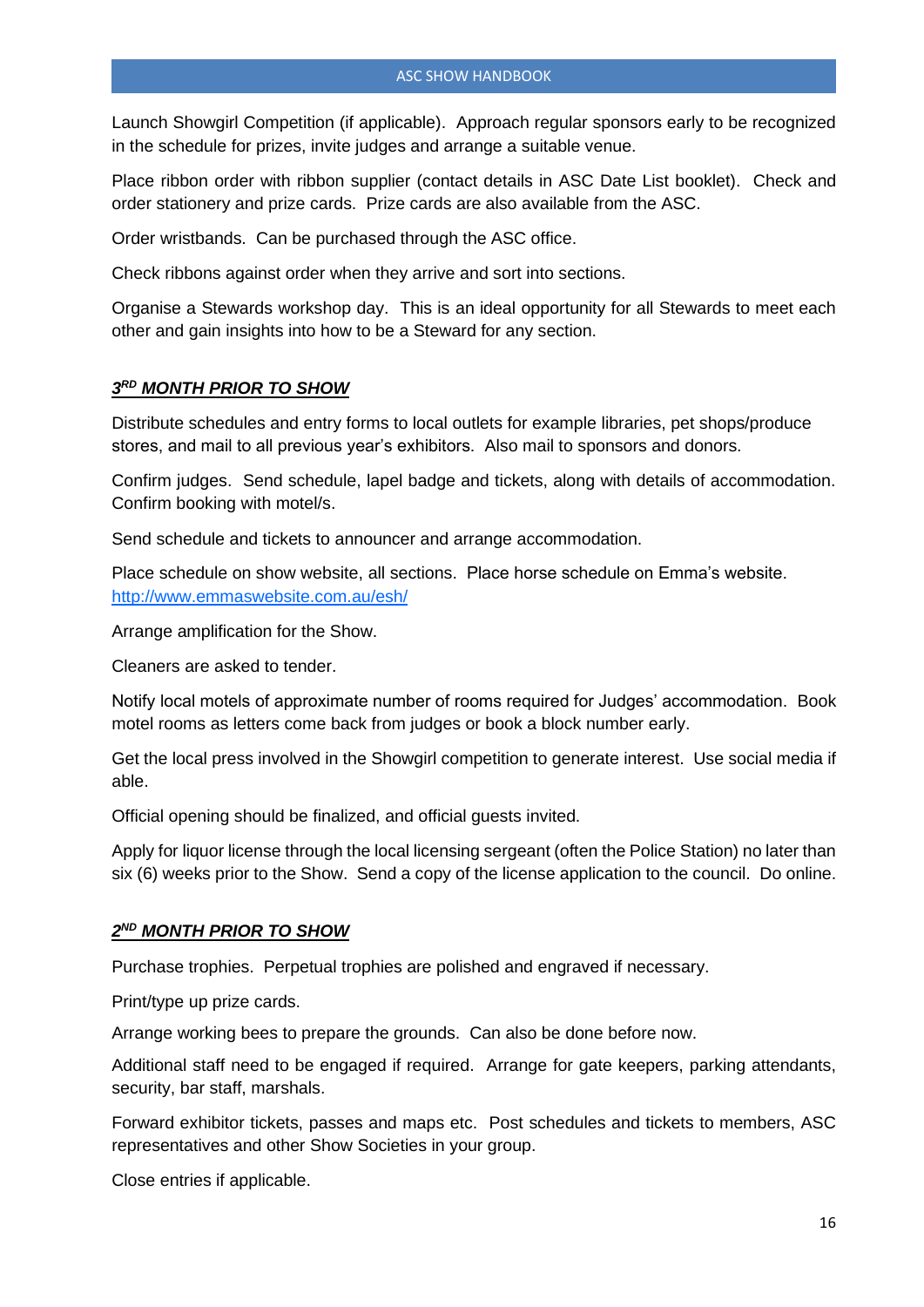Send complimentary tickets to local press, radio, and television.

Type ring result sheets and ring prize money sheets. Ring prize money sheets to be initialed by stewards and used as a record for auditors.

Prepare ring payout sheet using schedule as a guide and prepare envelopes for prizemoney.

Compile gate roster sheets or volunteer organization does this.

Organise qualified first aid attendant e.g. St Johns Ambulance, Volunteer Rescue Association (VRA) or State Emergency Services (SES).

Send invites for official opening to VIPs and life members, patrons etc.

#### *1 MONTH PRIOR TO SHOW*

Organise for advertising to begin on local radio, TV (needs to be booked in 3 months ahead) and in local newspapers. Display posters in prominent places around town. Advertise on your Show's Facebook page if applicable.

Finalise Grand Parade, Showgirl parade and arrange memento gifts for girls and judges.

Print ring program.

Order liquor.

Keep a list of stable bookings. Have a stable booking book.

Organise the steward of each section to help prepare all section boxes. A section box would consist of schedules, exhibit books, judges' book, lapel tags for stewards, pencils and biros, prize cards (a few blanks), string, scissors, sticky tape, pins, and clips etc.

There is information under the members section on the website on how to manage risk at your Show.

Complete OH&S inductions for all volunteers for each section.

Prepare folders with judging sheets for each section. Write up entries in section books as they are received.

Photocopy Trade Space receipt form, Horse entry forms, jumping sheets and Horse result sheets received from the ASC.

Order sand or sawdust for livestock stalls.

Organise office assistance particularly for the time when entries close. During the show someone always needs to be available for relief. Someone must be responsible for providing refreshments to the Judges.

Check and replenish stationery supplies. Purchase good quantities of coffee, sugar, teabags, biscuits, and cold drinks.

Check the Treasurer has organised change, ticket supplies and gate floats.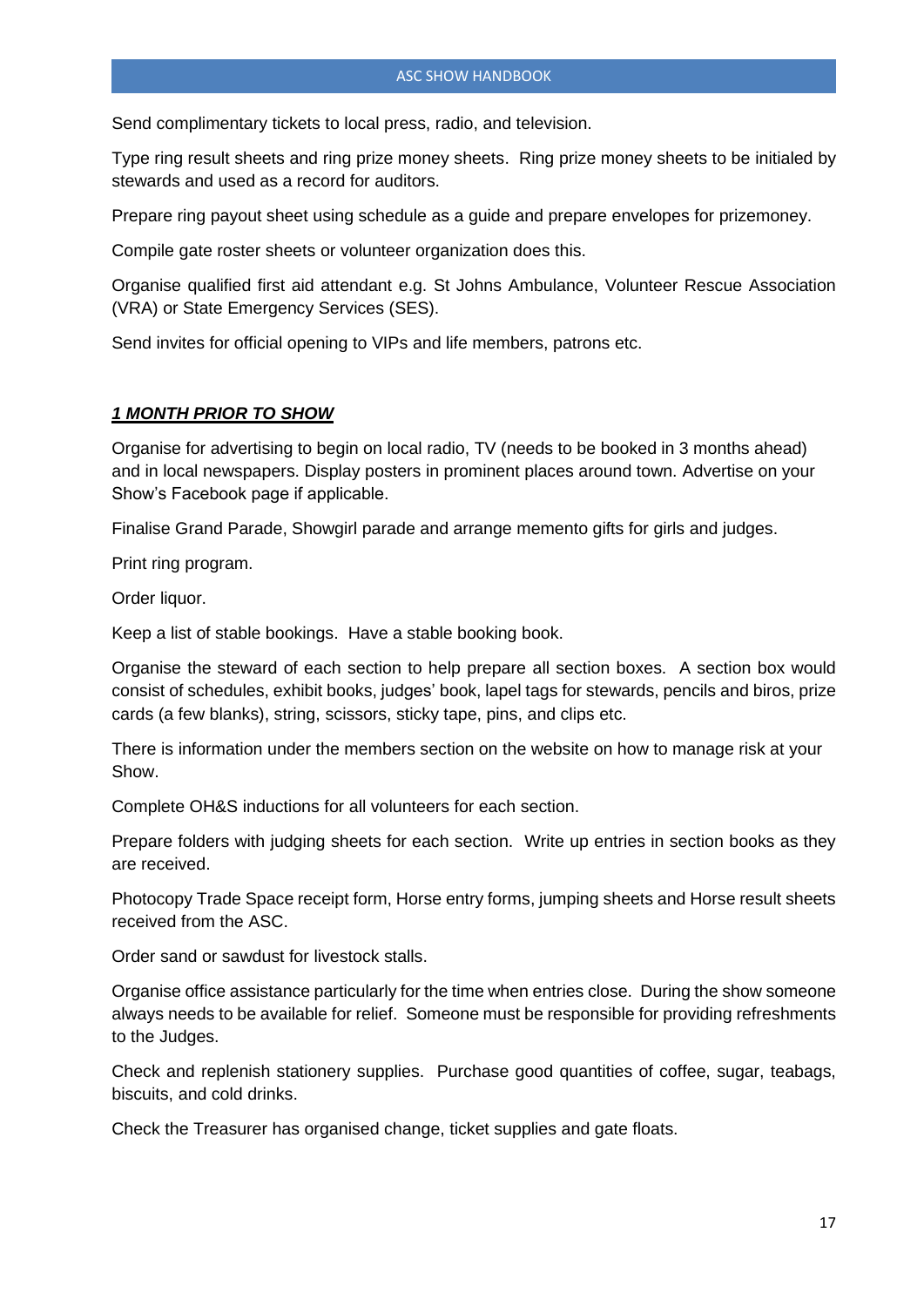Organise Rain Protection. Please note that Rain Insurance is not automatically updated each year. You must take out Rain Insurance each year if you wish. <https://www.agshowsnsw.org.au/members/insurance-documents>

Members must give no less than fourteen (14) days' notice prior to their show to request cover or rain protection contribution will not be accepted. Cancellation cannot occur within fourteen (14) days of the show.

Organise Life Member badges to be presented at the Show. ASC staff can organize them for you.

#### *WEEK OF SHOW*

Assistance will be required on conclusion of the Show for pavilion payout.

Draw petty cash.

As donations and sponsorships are received, make up a list for use by announcer, giving the sponsors name and special use of the donation if any.

Meet sideshow representative.

Trade space - NO payment prior to Show then NO set up. Please obtain copy of insurance certificate from all commercial Trade Space holders noting \$20 million public liability. Non commercial Trade Space holders (no ABN and earning less than \$20k p.a. from stall activity) is covered under the Show Society's public liability insurance – please refer to ASC for further advice on this.

Display liquor licence in bar area plus any other signs sent to you.

Display plan of allocated horse stalls put names on stable doors/gates.

Prepare gate keeper's instructions.

The ASC recommends displaying the Entrance Banners (sent to each Show) at each gate. They are designed to alert anyone entering the show of the Conditions of Entry. This is not just favoured by the insurance company; it alerts the public to the expectations the Show Society has of them while they are on the Showground.

Receive entries for such classes as art, photography, craft etc.

#### *SHOW DAY*

Handle all enquiries and problems.

President receives official guests.

Liaise with stewards as needed.

Record results. This recording can then be provided to the local newspaper.

Receipt all monies received during Show for entry fees etc.

Pay prize money during Show if possible. Pay judges travelling expenses.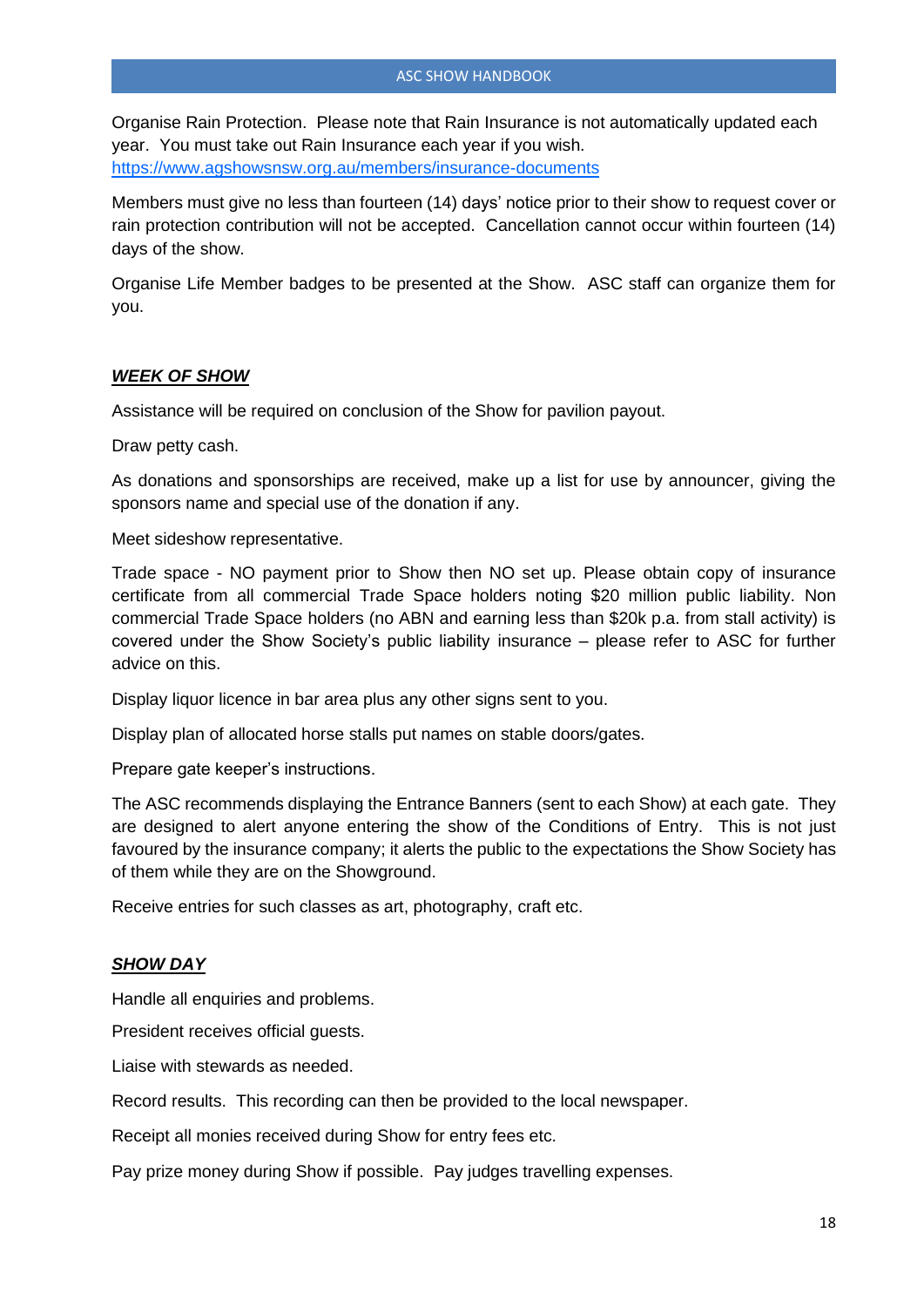Collection of moneys and the balancing of receipts to be done before leaving each night. Can use bank night deposit but get security to go with you.

#### *POST SHOW*

Necessary to open the office for a couple of days to a week after the Show to allow exhibitors to collect entries and any prizes. It is a good idea to advertise these times. Progressively clean up.

Perishable exhibits not collected by a certain date (in schedule) go in the bin.

Return mail or freight as per instructions by exhibitor.

Do a ribbon count and store unused ribbons.

Check place cards and wristbands remaining*.*

Pay Show accounts. Before the end of the financial year, bank unclaimed prize money. Send accounts for any outstanding.

Send thank you letters to all Judges, Stewards and volunteers who helped in various ways with the Show.

Send to the ASC Office either via email, fax, or post:

- 1) The Statistical Information form
- 2) The Horse Results. Points accrued at local Shows are a determining factor in riders and horses competing at Sydney Royal. These points accrued for horse or rider cut off at the end of November. It is therefore important that Shows send their results as soon as possible after their Show.
- 3) NLIS movements for cattle, sheep, and goats to and from the show. The DPI requires these 2 days after the show.

After the Show hold a meeting for the Stewards to discuss the Show and all the sections and to schedule any necessary changes while fresh in everyone's mind. Stewards keep a copy of changes and give a copy to Secretaries.

Trade space expression of interest forms can be given out, if they were not during the Show, for the next year's Show.

Sub-committees to submit changes for schedule and requests for funding to finance committee. Start on schedule changes while fresh in the minds of the Stewards*.*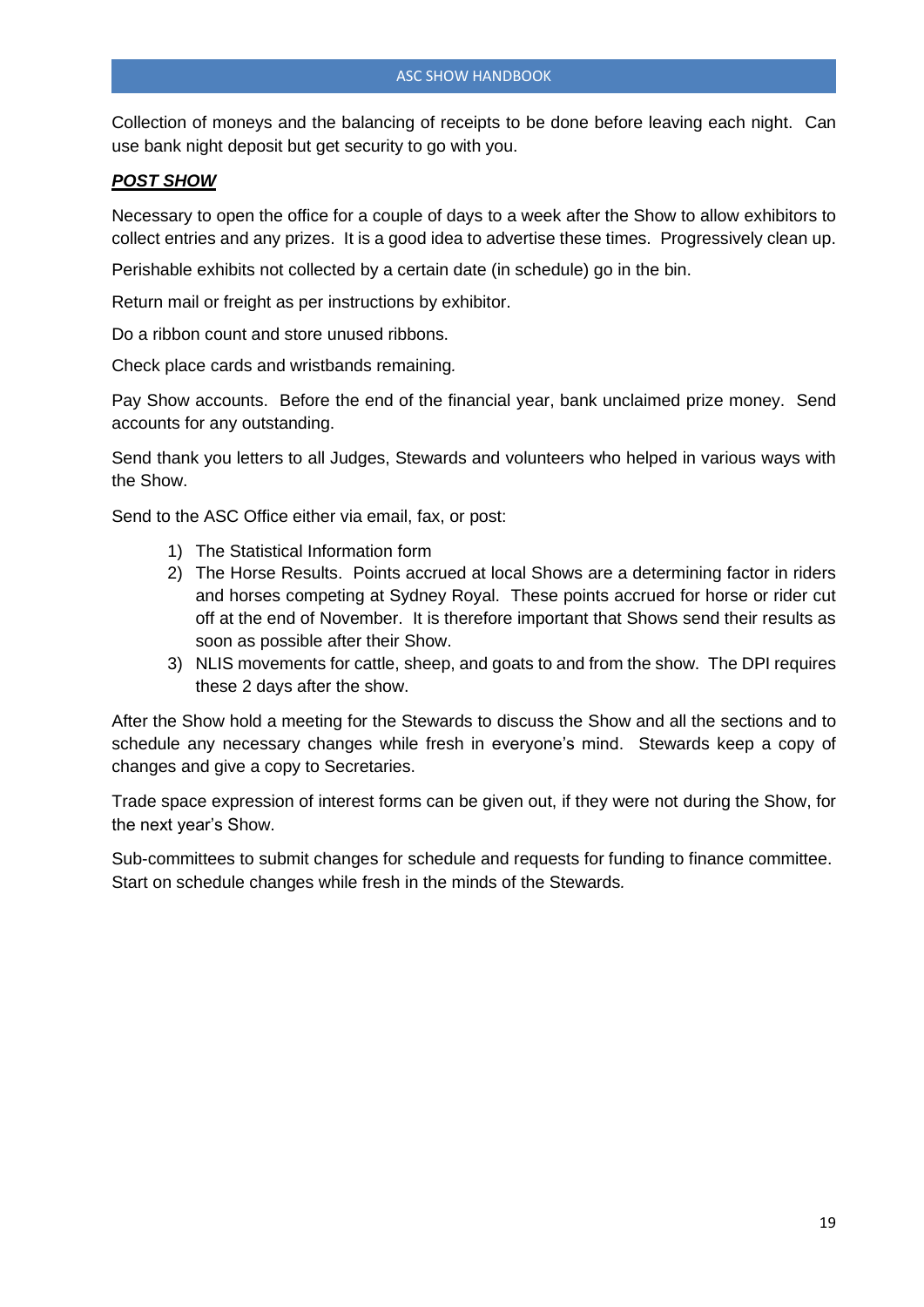### **First Aid**

The provision of adequate first aid facilities is a requirement at Agricultural Shows. Many Shows choose St John Ambulance to provide them with first aid services.

#### **St John Ambulance**

Phone: 1300 360 455

As a guide:

- 1,000 crowd  $= 2-3$  first aid officers
- $5,000$  crowd = 4-5 first aid officers
- 10,000 crowd =  $6-10$  first aid officers

Occasionally, some Shows have difficulty in securing St John's participation. In those instances, you can also try:

#### **Paramedical Services**

Email: [admin@paramedical.com.au](mailto:admin@paramedical.com.au)

Phone: 02 9608 0222

#### **Acute Health**

Email: [info@acutehealth.com.au](mailto:info@acutehealth.com.au)

Phone: 3100 222 883

#### **Event Medical Services**

Web enquiry: <http://emsevents.webs.com/>

**Pink First Aid**

Email: [pink@pinkfirstaid.com](mailto:pink@pinkfirstaid.com)

Phone: 0418 223 392

#### **Complete Response Solutions**

Phone: 1300 277 247

When hiring first aid providers, please confirm that all first aid officers in attendance are fully trained and certified.

### **Risk Management**

Risk management and compliance with the rules and obligations of our insurers is an increasingly important area for Shows to address.

The following information is available for download on the ASC website: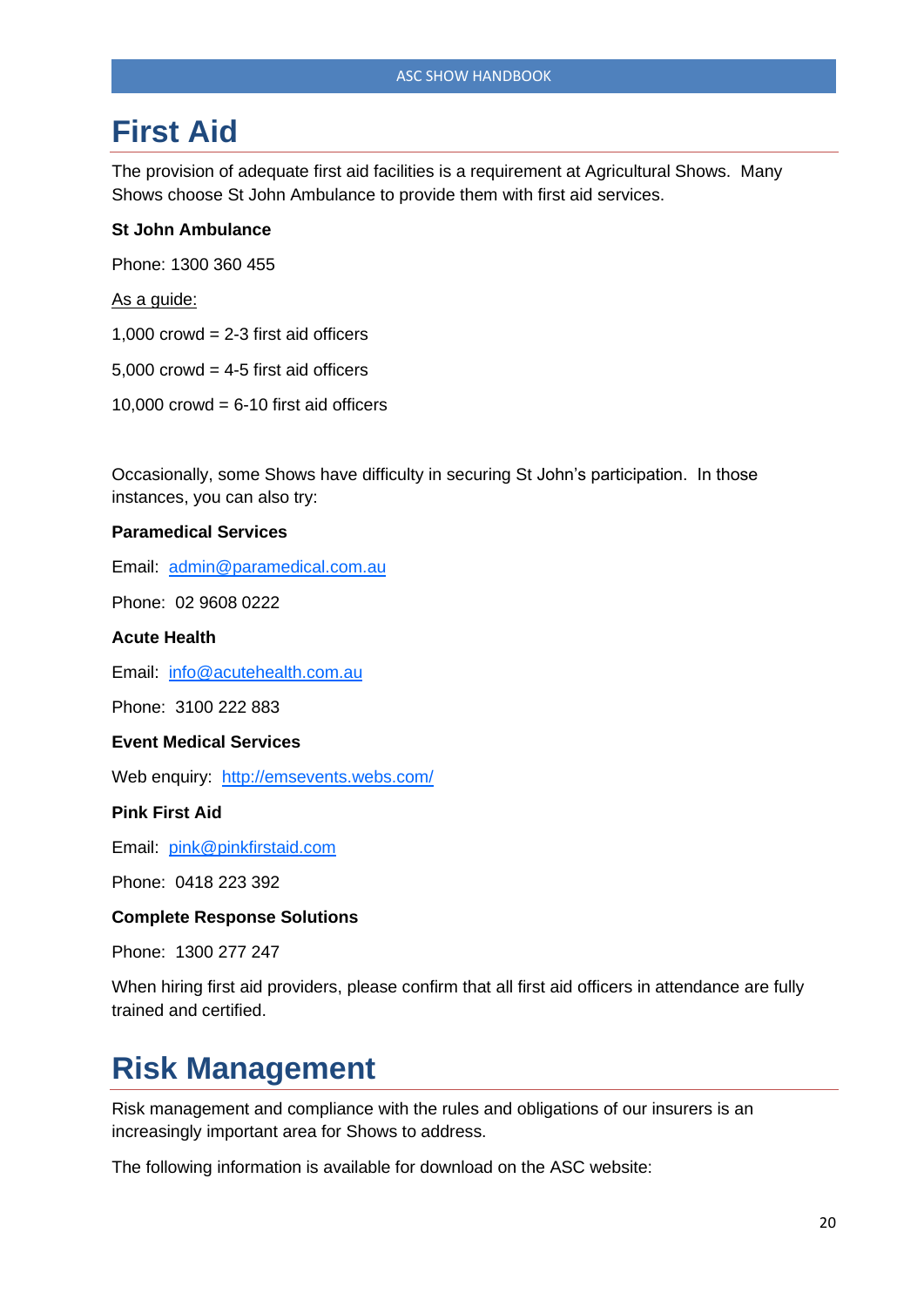**Checklists** 

Checklists are available on the website [https://www.agshowsnsw.org.au/members/insurance](https://www.agshowsnsw.org.au/members/insurance-documents)[documents](https://www.agshowsnsw.org.au/members/insurance-documents) to help with identifying and managing risk at your show.

• Risk Assessments

Risk assessment tools are available on the website in the members section.

### **Service of Liquor**

[http://www.liquorandgaming.nsw.gov.au/Pages/liquor/factsheets-checklists](http://www.liquorandgaming.nsw.gov.au/Pages/liquor/factsheets-checklists-guidelines.aspx#Liquorlicencefactsheets)[guidelines.aspx#Liquorlicencefactsheets](http://www.liquorandgaming.nsw.gov.au/Pages/liquor/factsheets-checklists-guidelines.aspx#Liquorlicencefactsheets)

The above link will assist you in applying for a liquor licence, understanding what signs you require for your venue and complying with the liquor laws in NSW.

All persons who serve liquor must have completed an approved responsible service of alcohol (RSA) course. This requirement applies to those serving liquor in a voluntary capacity as well as any security officers undertaking crowd control duties. Details of approved RSA courses are available from the Office of Liquor, Gaming and Racing at [https://www.liquorandgaming.nsw.gov.au](https://www.liquorandgaming.nsw.gov.au/)

### **Conditional Registration**

For vehicles that are used on your Showground you may need to obtain conditional registration. Please check with your local Transport for NSW services or call (02) 8202 2200. Once conditional registration is obtained you need to continue to register with TfNSW.

### **Competition Guidelines**

If you are holding a camp draft, wood chop, demolition derby, hay stacking, young farmers challenge, chainsaw, tractor pull, trail-ride, wife carrying, horse events, stockman's challenge, lawn mower racing or any high-risk event, and you want insurance under the ASC program, your insurer expects that you are using either pre-approved ASC rules and regulations OR the rules and regulations of the peak body association for that activity.

Shows should notify the insurer either on their Insurance Declaration or via asc.admin@ascofnsw.org.au if they are holding any high-risk event and state the rules and regulations they are following. You can make modifications to those rules and regulations, but they need to be reviewed and approved by your insurer to make sure your insurance will protect you against any claims.

For more information, please contact the Office.

*Competition Rules and Regulations for:*

- **Camp draft** please follow the rules and regulations of a peak body association for this activity and advise your insurer.
- **Rodeo** please follow the rules and regulations of either ABCRA, APRA, NRA or an officially recognised rodeo peak body association.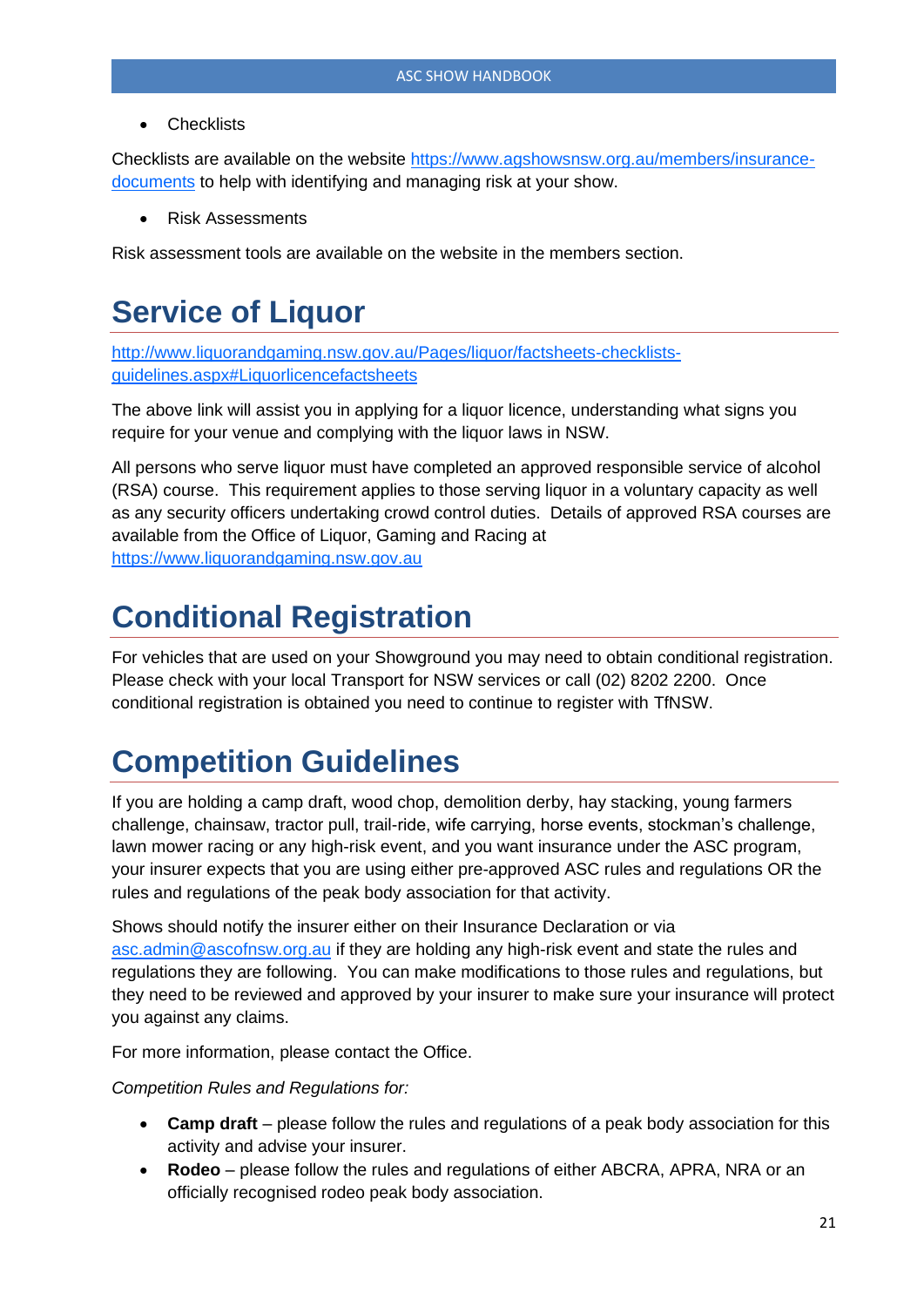- **Auto Soccer**
- **Barrel Racing Motor Bikes**
- **Chainsaw Racing**
- **Demolition Derby**
- **Hay Stacking**
- **Harness Racing Exhibition**
- **Lawn Mower Racing**
- **Ute Barrel**
- **Sheaf Toss**
- **Vintage Tractor Pull**
- **Young Farmer Challenge**
- **Esky Racing**
- **Tug-O-War**
- **Wife Carrying**

Can be found at<https://www.agshowsnsw.org.au/members/competition-guidelines>

### **Insurance Summary for Agricultural Show Societies**

#### **Industrial Special Risks**

This policy provides cover for losses that occur to all real and personal property belonging to the Insured or for which the Insured is responsible or has assumed responsibility to insure (this should include borrowed livestock / equipment which must be declared as part of the values within the Show declaration) prior to the occurrence of any loss or destruction or damage, including all such property in which the Insured may acquire an insurable interest during the period of insurance. Losses may result from fire and other natural perils including storm, but it also protects the insured against theft, breakage of glass, accidental damage, money etc. Examples of an event that can be claimed is a fire in a pavilion or a wild storm or hailstorm that damages a roof or causes water damage to ceilings etc. Another example is a third party running into the Show fencing with their vehicle causing damage to the fence and the gate.

#### **Public Liability**

This policy covers the legal liability to pay compensation in respect of personal injury or property damage caused by an occurrence in connection with the approved Show Activities. For example, there is a large hole in the ground and a patron breaks their ankle and then sues the Show Society for damages etc. Another example is a marquee that is not erected properly and hits a patron/exhibitor vehicle causing damage and then requests the Show pay for the repairs. For a legal liability to arise, the Show must firstly owe a duty of care, has breached that duty of care resulting in either personal injury or property damage.

#### **Association Liability**

Provides cover for the entity including directors and office bearers who hold positions on committees which are incorporated under the Association Incorporation Act against negligent acts, or errors or omissions. The type of claim made may include defamation, discrimination and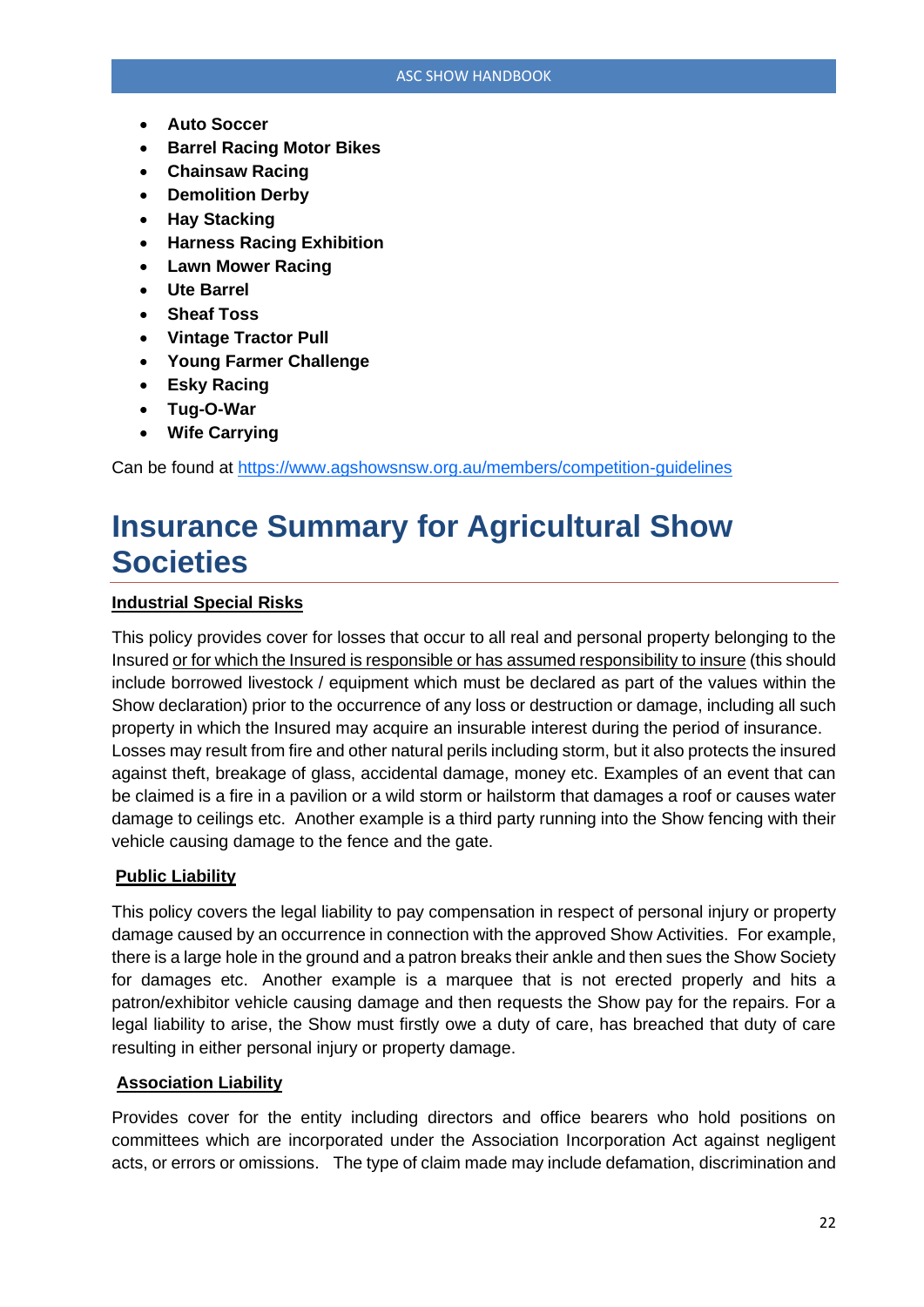unfair dismissal of an employee or volunteer, breaches of duties/contracts, wrongful dismissal of a Society member etc.

#### **Voluntary Workers**

This policy covers volunteers for Accidental Death and/or Weekly Benefits for any person who is engaged in voluntary work, authorised and under the control of the Show Society. Volunteers who currently are employed in a regular occupation can obtain a weekly benefit of up to \$1,000 while they are injured and cannot work. Volunteers who are not currently earning an income are not entitled to weekly benefits however the policy may assist with any out of pocket medical expenses associated with the injury. This cover applies to all volunteers of all ages, with the appropriate step downs in weekly and capital benefits depending on the age of the injured volunteer.

#### **Goods in Transit**

Subject to declared values, this policy covers any property excluding computers and office equipment that is the responsibility of the Show Society whilst being transported to and/or from the Show Society grounds. This cover includes livestock that may be attending an event like a camp draft and are being transported by the Show. Also, some Shows have moveable fencing that they hire or lend to other shows and can be damaged if the vehicle towing the equipment has an accident which damages the fencing.

#### **Hall Hire Liability**

This cover can be provided on a needs basis if you have a private individual who wants to hire your buildings/grounds for a private event e.g., wedding, family reunion, etc. The cover is not required for commercial companies or businesses that are using the grounds as they already have their own insurance. Their Certificate of Currency should be sighted for good measure. If Hall Hire insurance is required, please contact the Office. The cover is arranged prior to the event and we require details of the hiring party, date and type of event and expected number of guests.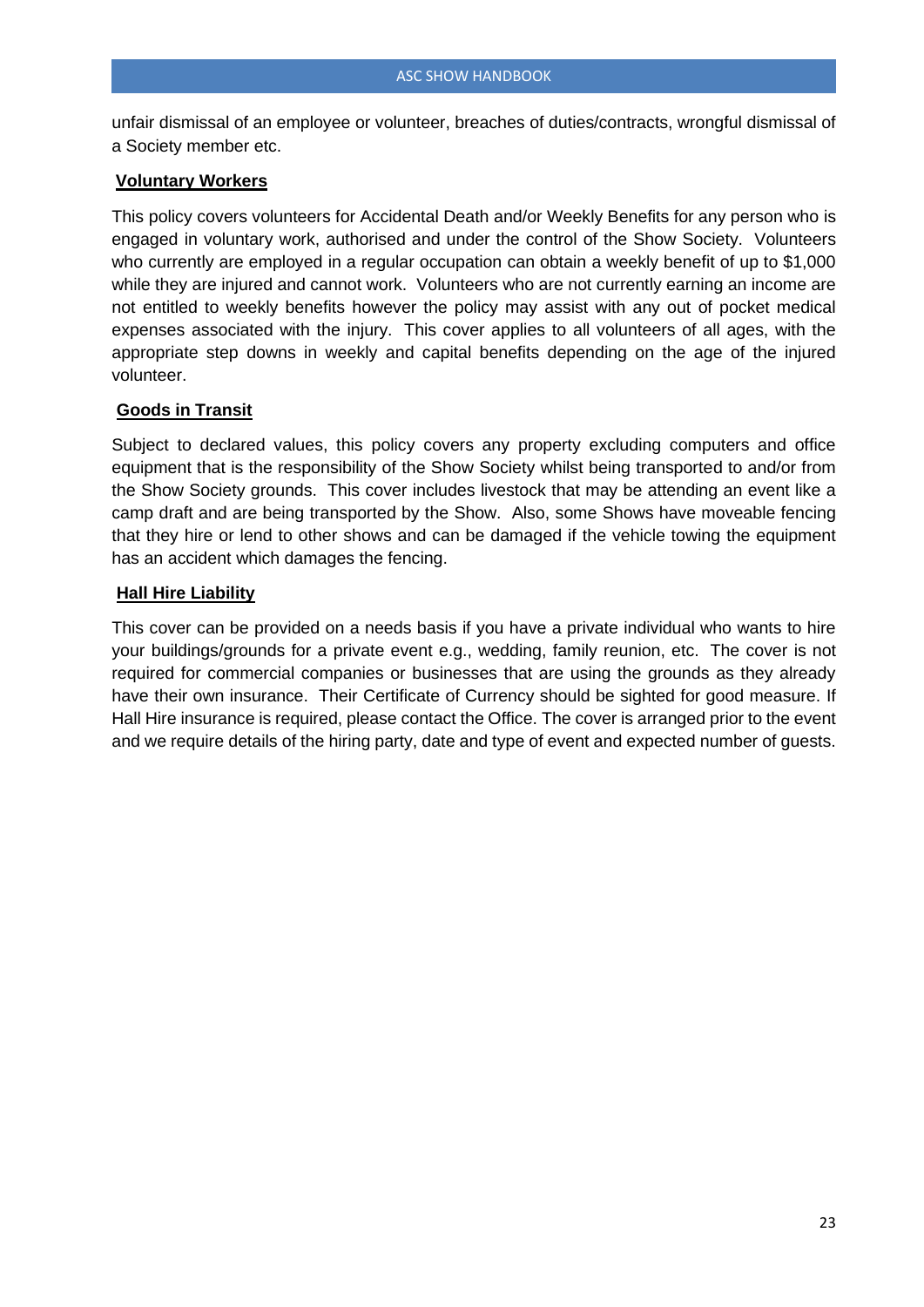### **Biosecurity**

#### **Handbook**

The Biosecurity Handbook can be downloaded from [https://agshowsnsw.org.au/files/Biosecurity/15\\_May\\_2017\\_UPDATED\\_AGRICULTURAL\\_SOCI](https://agshowsnsw.org.au/files/Biosecurity/15_May_2017_UPDATED_AGRICULTURAL_SOCIETIES_COUNCIL_BIOSECURITY_HANDBOOK.pdf) [ETIES\\_COUNCIL\\_BIOSECURITY\\_HANDBOOK.pdf.](https://agshowsnsw.org.au/files/Biosecurity/15_May_2017_UPDATED_AGRICULTURAL_SOCIETIES_COUNCIL_BIOSECURITY_HANDBOOK.pdf)

#### **Hendra Virus**

There are no exclusions or conditions in the ASC insurance policy for the outbreak of Hendra virus, so your liability policy responds. Your insurer does not require horses to be vaccinated at this stage, so vaccination is at the Show's discretion. Competition entry forms should have a disclaimer for the horse owner to sign that states that the horse is healthy to the best of his/her knowledge and that the animal does not need to be vaccinated against the virus. However, if a government authority releases an official warning this advice would change.

#### **National Livestock Identification System (NLIS) at shows**

All cattle, sheep, pigs, and goats exhibited at shows must be recorded in the NLIS database. This ensures that exhibitors and shows comply with the Biosecurity (NLIS) Regulation 2017 and that animals which have been to a show or sporting event are traceable.

Shows are a biosecurity risk because animals from different properties come together and then disperse again.

*You must comply with the NLIS by:*

- scanning all cattle devices and uploading this information using the *'Sighted livestock'*, or the *'Livestock moved onto my property'* and *'Livestock moved off my property'* functions available on a 'Sporting event' NLIS account, or
- *recording* movements of cattle, sheep, and goats to and from the show as mobs using the *'Mob-based movement onto PIC' and 'Mob-based movement off PIC'* functions, or
- recording all pig movements to and from the show as mobs on the PigPass database, or
- completing a spreadsheet of all exhibited livestock and send it to the ASC within two days of the show.

The DPI will assist you in learning how to upload this data to the NLIS as movements of *mobs* of cattle, sheep, and goats to and from the show.

Remember, all cattle, sheep and goats have to be identified with an NLIS tag (except for dairy goats) and must be accompanied by a National Vendor Declaration (NVD) or a Transported Stock Statement (TSS) for the movement to the show and back 'home', to an abattoir or other property. Pigs over 25 kg must either be branded (preferred) or have an NLIS ear tag attached. Small pigs (<25 kg) must have an NLIS ear tag. All pigs must have a PigPass NVD with them.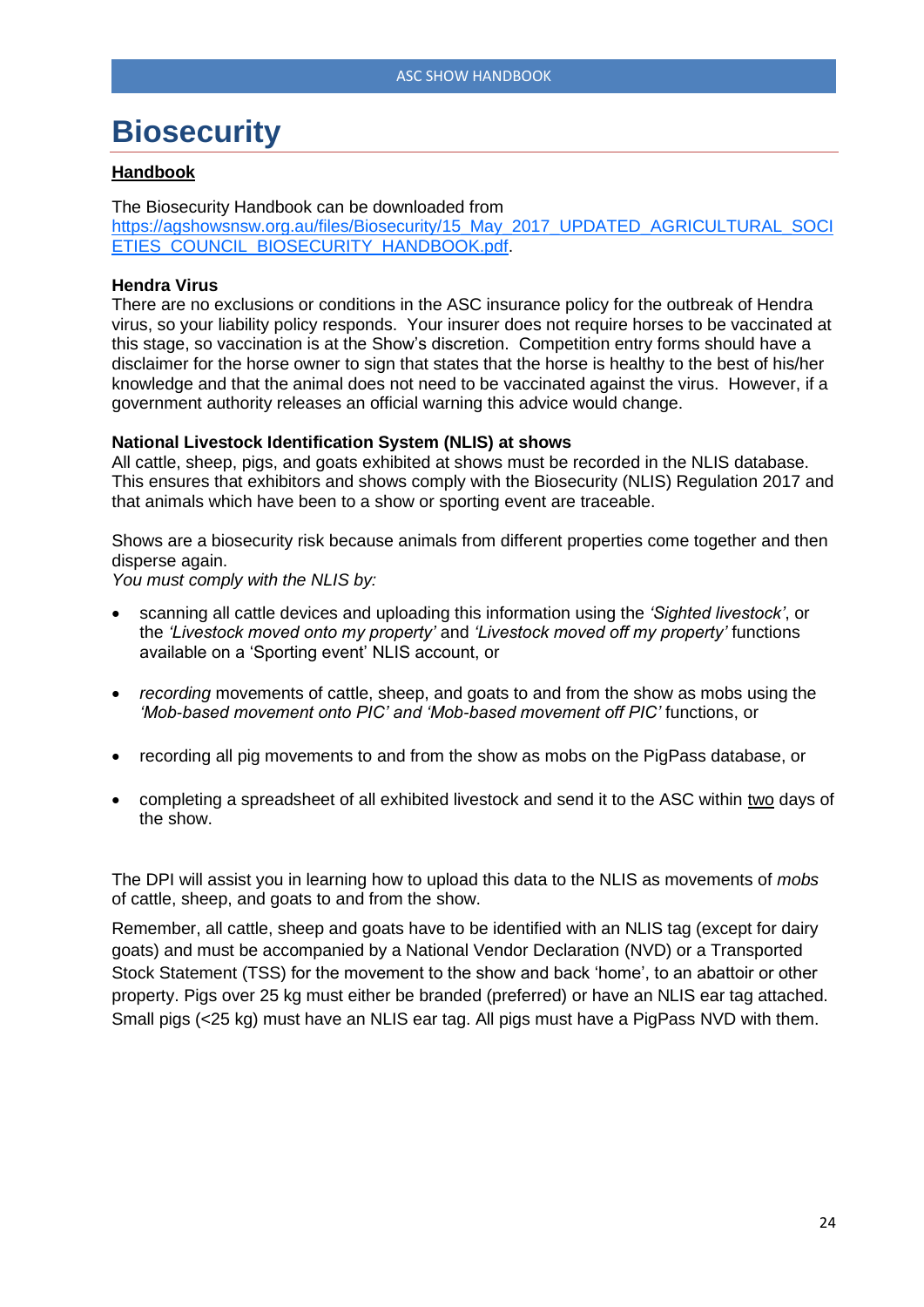### **GST Overview**

Goods and services tax (GST) is a broad-based tax of 10% on most goods, services and other items sold or consumed in Australia.

#### **[How GST works](http://www.ato.gov.au/businesses/content.aspx?menuid=0&doc=/content/00221985.htm&page=3&H3)**

Generally, businesses registered for GST will include GST in the price of sales to their customers and claim credits for the GST included in the price of their business purchases.

#### **[Registering for GST](http://www.ato.gov.au/businesses/content.aspx?menuid=0&doc=/content/00221985.htm&page=4&H4)**

You must register for GST if you run a business or other 'enterprise' and your GST turnover is \$150,000 or more for non-profit organisations.

#### **[When to charge GST \(and when not to\)](http://www.ato.gov.au/businesses/content.aspx?menuid=0&doc=/content/00221985.htm&page=9&H9)**

If you are registered, the goods and services you sell in Australia are generally taxable under GST unless they are GST-free or input-taxed. If they are taxable, you include GST in the price.

GST-free sales include most basic foods, some education courses and some medical, health and care products and services.

#### **[Claiming GST credits when you buy something](http://www.ato.gov.au/businesses/content.aspx?menuid=0&doc=/content/00221985.htm&page=22&H22)**

You can generally claim a credit for any GST included in the price you pay for things for your business. You may need a tax invoice from your supplier to claim the GST credit.

Tax invoices are not required if the GST-exclusive value of the sale is \$75 or less. However, you should have some documentary evidence to support all GST credit claims.

#### **[Accounting for GST in your business](http://www.ato.gov.au/businesses/content.aspx?menuid=0&doc=/content/00221985.htm&page=29&H29)**

As a GST-registered business, you need to issue tax invoices to your customers, collect GST and send it to the ATO as your business activity statement (BAS).

There are a few ways you can make this easier to manage:

- use business accounting software to produce tax invoices and automatically generate reports of your GST liabilities and credits
- at BAS time put the GST you collect in a separate bank account take advantage of the 'cash accounting' option to better align your GST liabilities with your business cash flow.

#### **[Lodging your BAS](http://www.ato.gov.au/businesses/content.aspx?menuid=0&doc=/content/00221985.htm&page=35&H35)**

You report and pay GST amounts to the ATO, and claim GST credits, by lodging a business activity statement (BAS) or an annual GST return. You may be eligible to report annual where your projected GST turnover (income) is below \$150,000 for a not-for-profit organisation.

You can lodge and pay your BAS electronically, by mail or in person, but you need to do it on time to avoid interest and penalties.

You cannot claim a GST credit in an activity statement unless you have a tax invoice. If you obtain a tax invoice later, you can claim the GST credit in the activity statement for the tax period in which you obtain the tax invoice.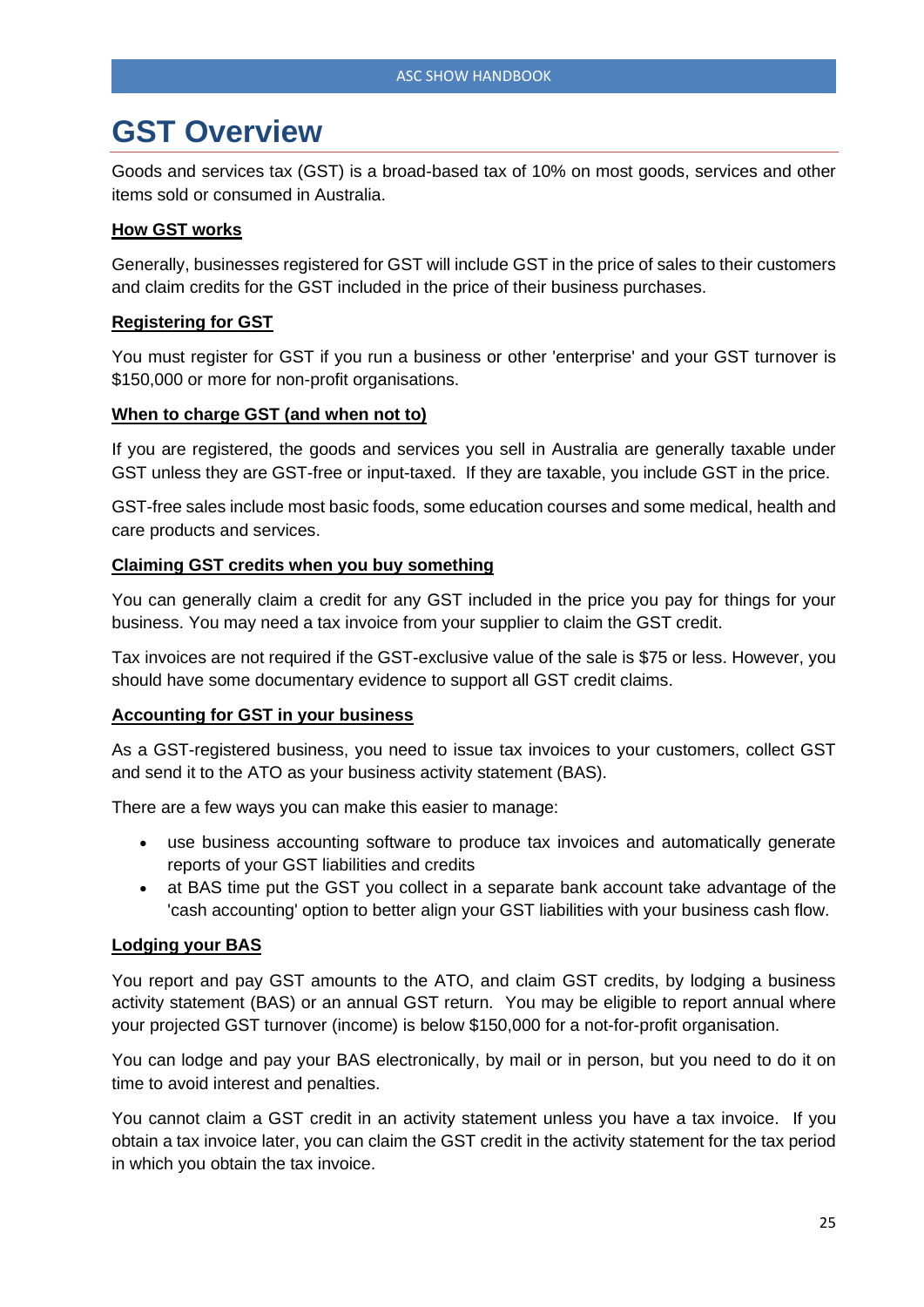#### ASC SHOW HANDBOOK

|                                         | <u>GST</u>              | <b>NON GST</b>          |
|-----------------------------------------|-------------------------|-------------------------|
|                                         | <b>Registered Shows</b> | <b>Registered Shows</b> |
| <b>RECEIPTS</b>                         |                         |                         |
| Admission-Gate entry                    | Yes                     | No.                     |
| Catering-prepared food and drink        | Yes                     | No                      |
| Donations-not for a specific purpose    | No                      | No.                     |
| <b>Entry Fees-competition</b>           | Yes                     | No.                     |
| Grants                                  | <b>No</b>               | No.                     |
| <b>Ground Space Rents</b>               | Yes                     | No.                     |
| <b>Membership Fees</b>                  | Yes                     | No                      |
| <b>PAYMENTS</b>                         |                         |                         |
| <b>Affiliation fees</b>                 | Yes                     | Yes                     |
| Attractions-eg. Fireworks               | Yes                     | Yes                     |
| Catering contracts                      | Yes                     | Yes                     |
| Judges Fees withholding tax rules apply | No                      | No                      |
| Insurances                              | Yes                     | Yes                     |
| Wages & Salaries Normal tax rates apply | No                      | No                      |
| Prize money                             | <b>No</b>               | No                      |

#### **SHOW SOCIETIES ARE OBLIGATED TO APPLY GST AS FOLLOWS:**

### **Stamp Duty Exemption Reminder**

Stamp duty is 9% and is payable by registered insurers on general insurance.

#### **Are you eligible to be stamp duty exempt?**

If your Show is a registered Not-For-Profit organisation, you can apply to the Office of State Revenue for an Exemption from Stamp Duty. You will need to provide a copy of your Constitution or Memorandum and Articles of Association. Where you use the Model Constitution, you will need to attach a copy of your Objects.

If you need an application form, please contact the Office of State Revenue, or click on the link below.

#### [http://www.osr.nsw.gov.au/sites/default/files/file\\_manager/oda006.pdf](http://www.osr.nsw.gov.au/sites/default/files/file_manager/oda006.pdf)

When you receive your Stamp duty Exemption document, please forward a copy to the ASC office for your insurer's records.

#### **Renewing Your Stamp Duty Exemption**

Stamp Duty Exemptions expire every three years but can be easily renewed online.

If you have an Exemption Certificate or Renewal from the Office of State Revenue and have not forwarded a copy to the ASC office, please fax, email, or post it to us.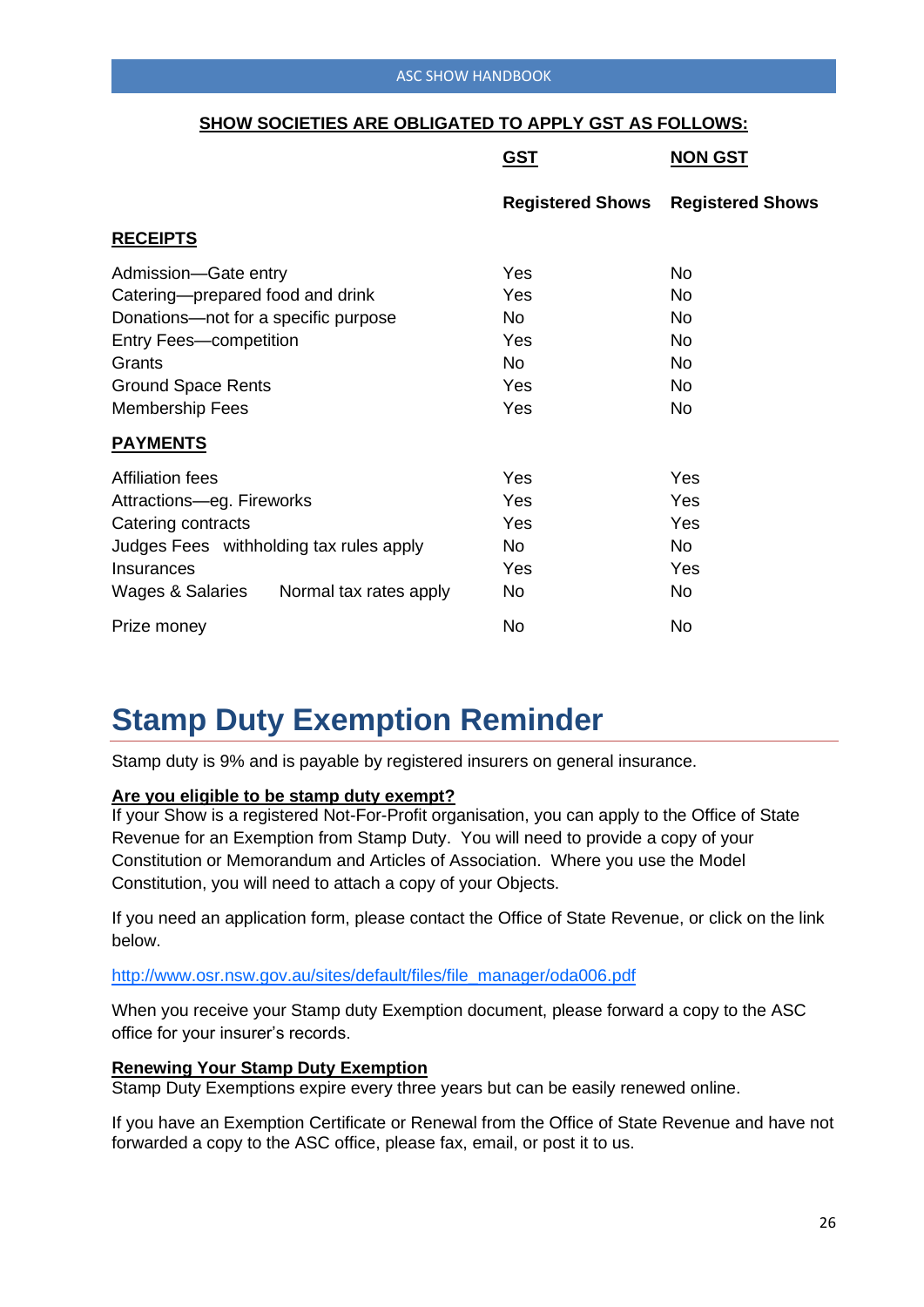### **Financial Reporting for Incorporated Associations**

*ASC members must be incorporated*

An association **must** keep the following records:

-a register of committee members.

- -a record of any committee member conflicts of interest.
- -a record of the association's financial transactions and position.
- -all minutes of the proceedings of committee and general meetings.

An association **should** keep the following records:

- -a register of members.
- -a register of authorised signatories.

#### **Form A12 - Annual summary of financial affairs (Department of Fair Trading)**

Associations are required to hold an annual general meeting (AGM) within 6 months after the end of its financial year. The public officer is required to lodge an annual summary of financial affairs within one month after the AGM, and not later than 7 months after the end of the financial year of the association, whichever is earlier, unless an extension for holding an AGM or to lodge an annual summary is allowed by the Director-General.

#### **Financial reporting - Audit**

The *Associations Incorporation Act 2009* divides associations into two tiers for reporting purposes.

*Larger, or Tier 1* associations, whose gross receipts exceed \$250,000 or current assets exceed \$500,000 are required to submit **audited** financial statements each year to the members at the AGM.

*Smaller, or Tier 2* associations are required to submit a summary of their financial affairs to the AGM.

Refer to sections 42 to 49 of the Act, if needed.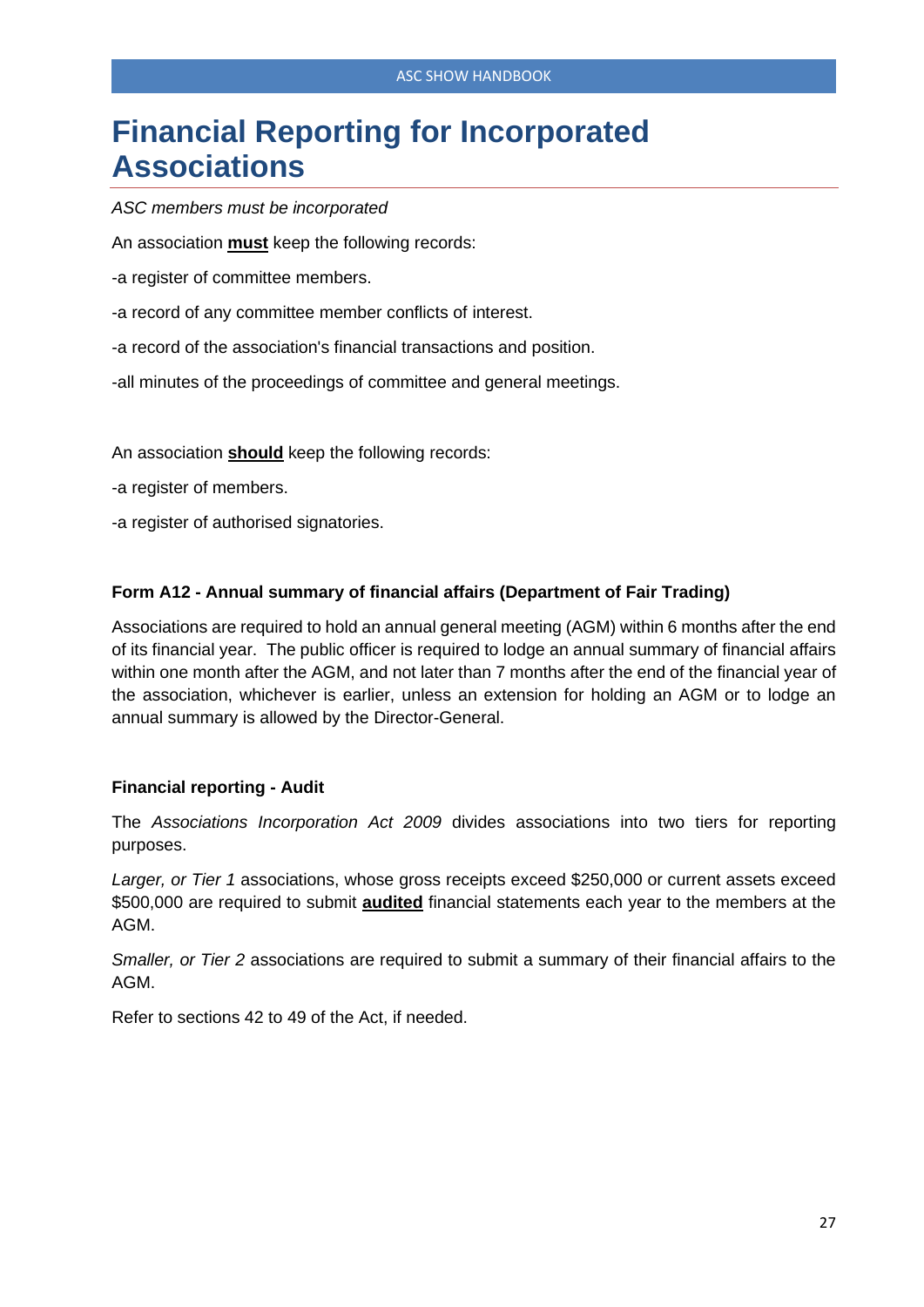### **The Land Sydney Royal AgShows NSW Young Woman Competition**

The Land Sydney Royal AgShows NSW Young Woman Competition – Conditions and Guidelines, entry forms and Zone final dates and locations are on the ASC website. <https://www.agshowsnsw.org.au/competitions/youngwoman>

### **R.M. Williams RAS Rural Achiever Competition**

The Rules and Application form for the Rural Achiever competition are available on the RAS website <https://www.rasnsw.com.au/sydney-royal-competitions/competitions/rural-achiever/>

The R.M. Williams RAS Rural Achiever Award is a state-wide leadership program run by the Royal Agricultural Society of NSW to recognise future young leaders who are working hard to make a significant contribution to their local community and to rural Australia. The Award aims to acknowledge the achievements of young people (20–29 years of age) in primary industry and rural communities.

# **ASC Judging Competitions**

The Agricultural Societies Council of NSW conducts various Group Final judging competitions throughout the State. Currently these include Beef and Dairy Cattle, Merino and Meat Breed Sheep, Merino Fleece and Grain, Fruit and Vegetable, Beef Paraders, Woolen Article Garment Competition and Rich Fruit Cake Competitions.

ALL JUDGING COMPETITIONS - RULES AND REGULATIONS and group final dates and locations are on the ASC website.

<https://www.agshowsnsw.org.au/competitions/group-finals>

#### *IMPORTANT: Please note a change of regulation for all Group Finals:*

Once a competitor has qualified to represent a Group at Sydney Royal Show in any one of the Judging or Parading Competition State Finals, he/she may not enter another Group Final as a potential qualifier in that type of competition **WITHIN THAT COMPETITION YEAR**. He/she can, however, enter any one or more Group Finals anywhere in the state, for practice (and score), in the same type of competition as one in which he/she has previously qualified as long as he/she discloses this to the Group Final organizers at the time of entry and indicates that he/she is not eligible for a placing in that event. ("qualified" means First in Merino Sheep, First or Second in Meat Breeds Sheep, Merino Fleece, Beef Cattle and Grain, and First, Second or Third in Dairy Cattle, Fruit and Vegetables. The Stud Merino Breeders Association competitions in Merino Sheep Judging at Armidale, Canberra and Dubbo are classed as Group Finals. Beef Paraders as per scaling system.)

If you need a copy of the Judging Competition scoring sheet using excel (to replace the physical Hormel slide), email [katie.stanley@ascofnsw.org.au](mailto:katie.stanley@ascofnsw.org.au) and it can be emailed to you.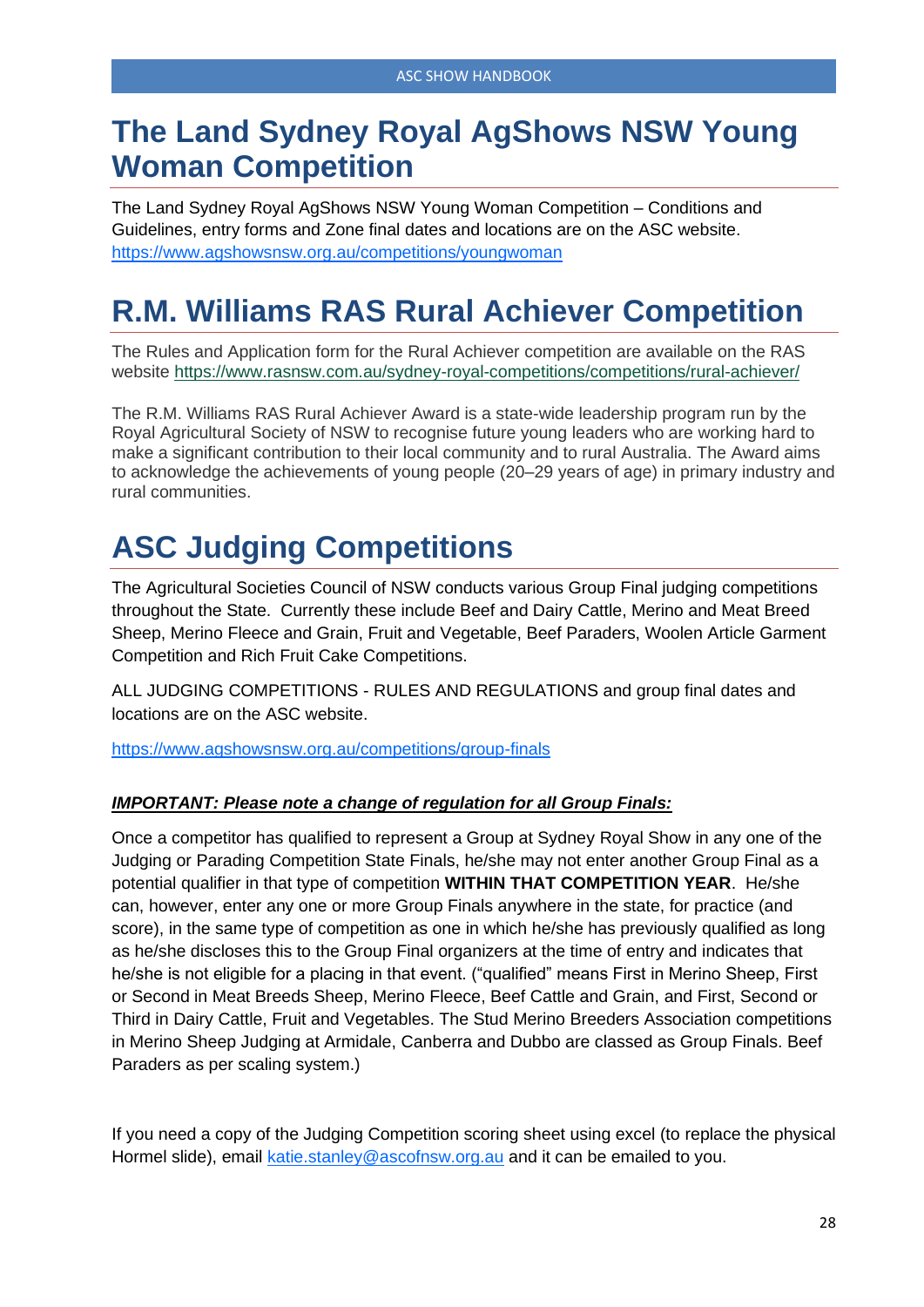### **Showmen's Guild of Australasia**

Guild shows are those where the ground space in the defined amusement area is allocated on a priority basis to financial members of the Showmen's Guild of Australasia.

The Guild guarantees the rental of all stalls, riding devices and sideshows, and the behaviour of all members.

The Guild delegates will allocate positions in the amusement area, and if requested, will collect all rentals and charges, and pay same to the show society prior to the completion of the show.

Guild members receive priority on all Guild showgrounds. This does not mean that non-members are precluded from operating; if space is available non-members are allotted sites after the needs of the members have been satisfied.

Guild members will not sell foodstuffs other than those which are recognised as the traditional showmen's lines.

You need to sight a copy of the Certificate of Currency and a copy of the amusement device's registration with SafeWork (if applicable). Cross check the serial number in the registration against that of the amusement device.

Show Guild members get free entry to your show (see a sample pass below).



Any issues or concerns that arise because of Showmen's attendees, we encourage you to contact the Guild Delegates onsite. If the problems are not resolved and are serious then please contact the ASC Showmen's Guild Liaison Officer Mr Brett Kenworthy (0419 238 611).

In the case of complaints received about the conduct of showmen, the Guild reserves the right to discipline its own members.

The current President of the Showmen's Guild is Aaron Pink who can be contacted on 0412 718 600.